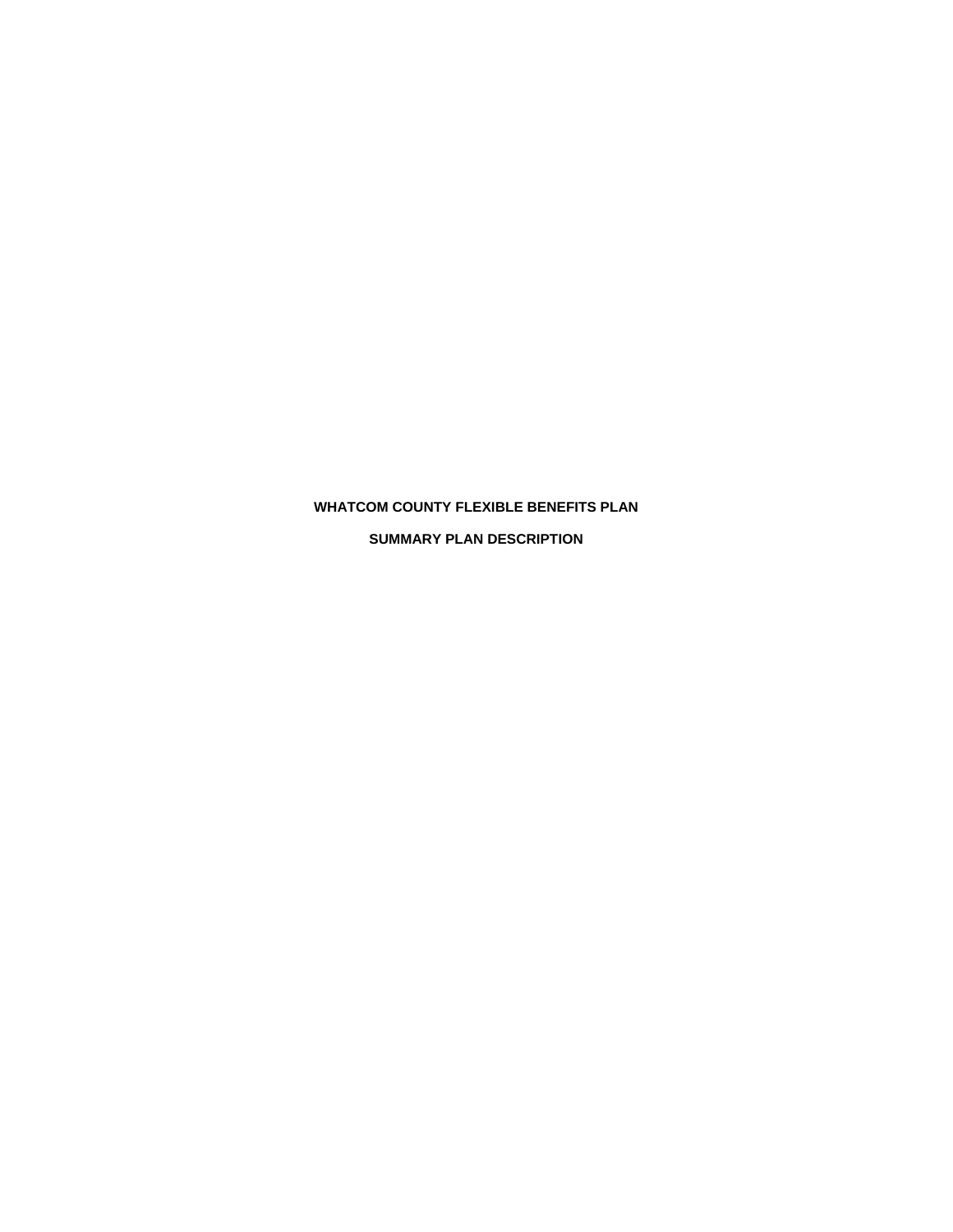# **TABLE OF CONTENTS**

# $\mathbf{L}$ **ELIGIBILITY**

| 1. |  |
|----|--|
| 2. |  |
| 3. |  |
| 4. |  |

# $\mathbf{II}$ **OPERATION**

| . . | HOW GOES THIS.<br>пан |  |
|-----|-----------------------|--|
|     |                       |  |

# $\ensuremath{\mathsf{III}}\xspace$ **CONTRIBUTIONS**

| 1. |  |
|----|--|
| 2. |  |
| 3. |  |
| 4. |  |
| 5. |  |
| 6. |  |
|    |  |

# $\mathsf{IV}$ **BENEFITS**

| 1. |  |
|----|--|
| 2. |  |
| 3. |  |
| 4. |  |

# $\mathbf v$ **BENEFIT PAYMENTS**

| 1. |  |
|----|--|
| 2. |  |
| 3. |  |
| 4. |  |
| 5. |  |
| 6. |  |

# VI<br>HIGHLY COMPENSATED AND KEY EMPLOYEES

|--|--|--|

# VII<br>PLAN ACCOUNTING

| חוממו־<br>שוואונ |  |
|------------------|--|
|                  |  |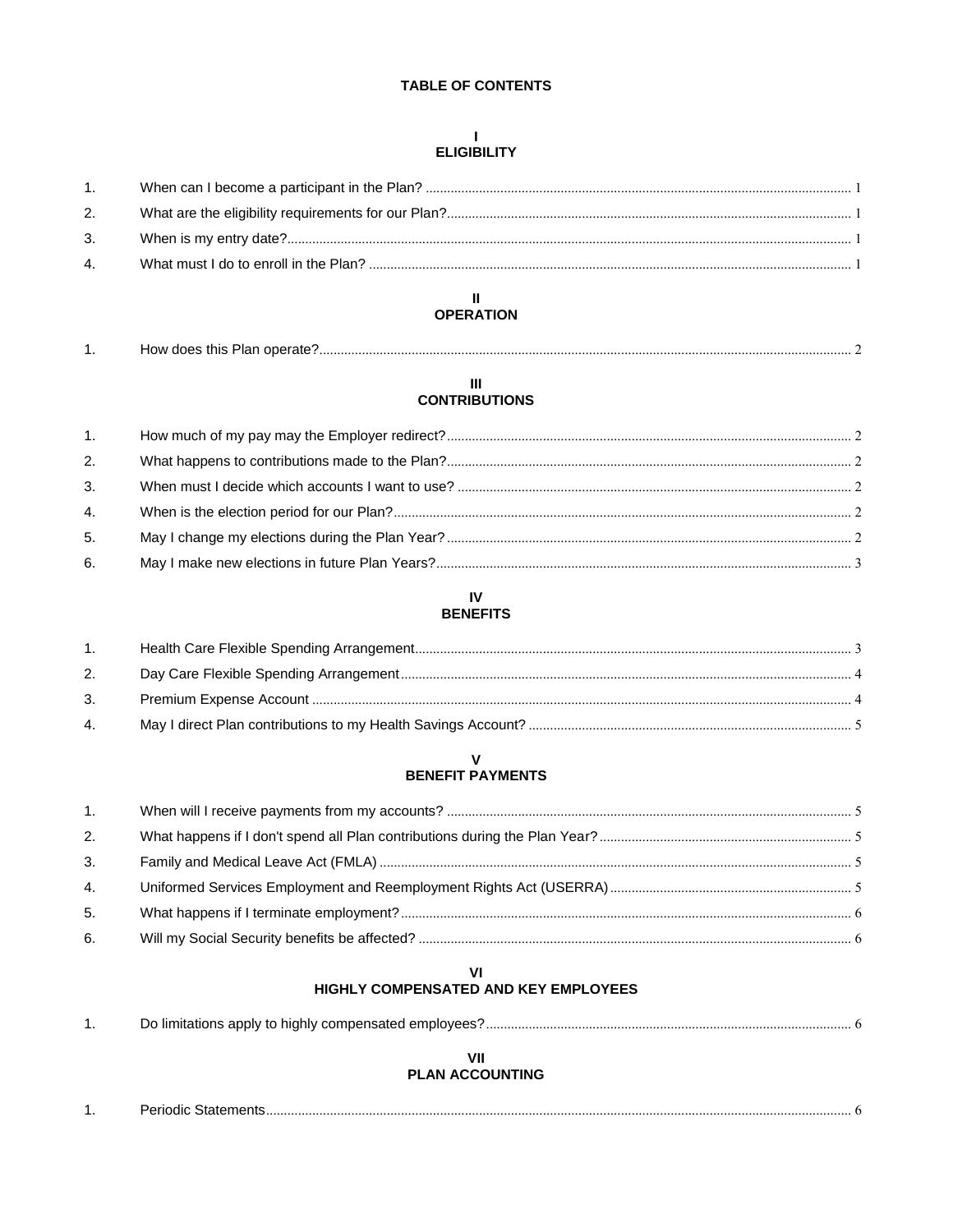# **VIII GENERAL INFORMATION ABOUT OUR PLAN**

| 3. |  |
|----|--|
|    |  |
|    |  |
| 6. |  |
|    |  |

# **IX ADDITIONAL PLAN INFORMATION**

| วิlaims Process                                                   |
|-------------------------------------------------------------------|
| APPENDIX I TO THE FLEXIBLE BENEFITS PLAN SUMMARY PLAN DESCRIPTION |

# **X CONTINUATION COVERAGE RIGHTS UNDER COBRA**

| 1.  |                                                                                                        |  |
|-----|--------------------------------------------------------------------------------------------------------|--|
| 2.  |                                                                                                        |  |
| 3.  |                                                                                                        |  |
| 4.  | What factors should be considered when determining to elect COBRA continuation coverage? 13            |  |
| 5.  |                                                                                                        |  |
| 6.  |                                                                                                        |  |
| 7.  | Is a covered Employee or Qualified Beneficiary responsible for informing the Plan Administrator of the |  |
| 8.  | Is a waiver before the end of the election period effective to end a Qualified Beneficiary's election  |  |
| 9.  | Is COBRA coverage available if a Qualified Beneficiary has other group health plan coverage or         |  |
| 10. |                                                                                                        |  |
| 11. |                                                                                                        |  |
| 12. |                                                                                                        |  |
| 13. |                                                                                                        |  |
| 14. |                                                                                                        |  |
| 15. | Must the Plan allow payment for COBRA continuation coverage to be made in monthly installments? 16     |  |
| 16. |                                                                                                        |  |
| 17. |                                                                                                        |  |

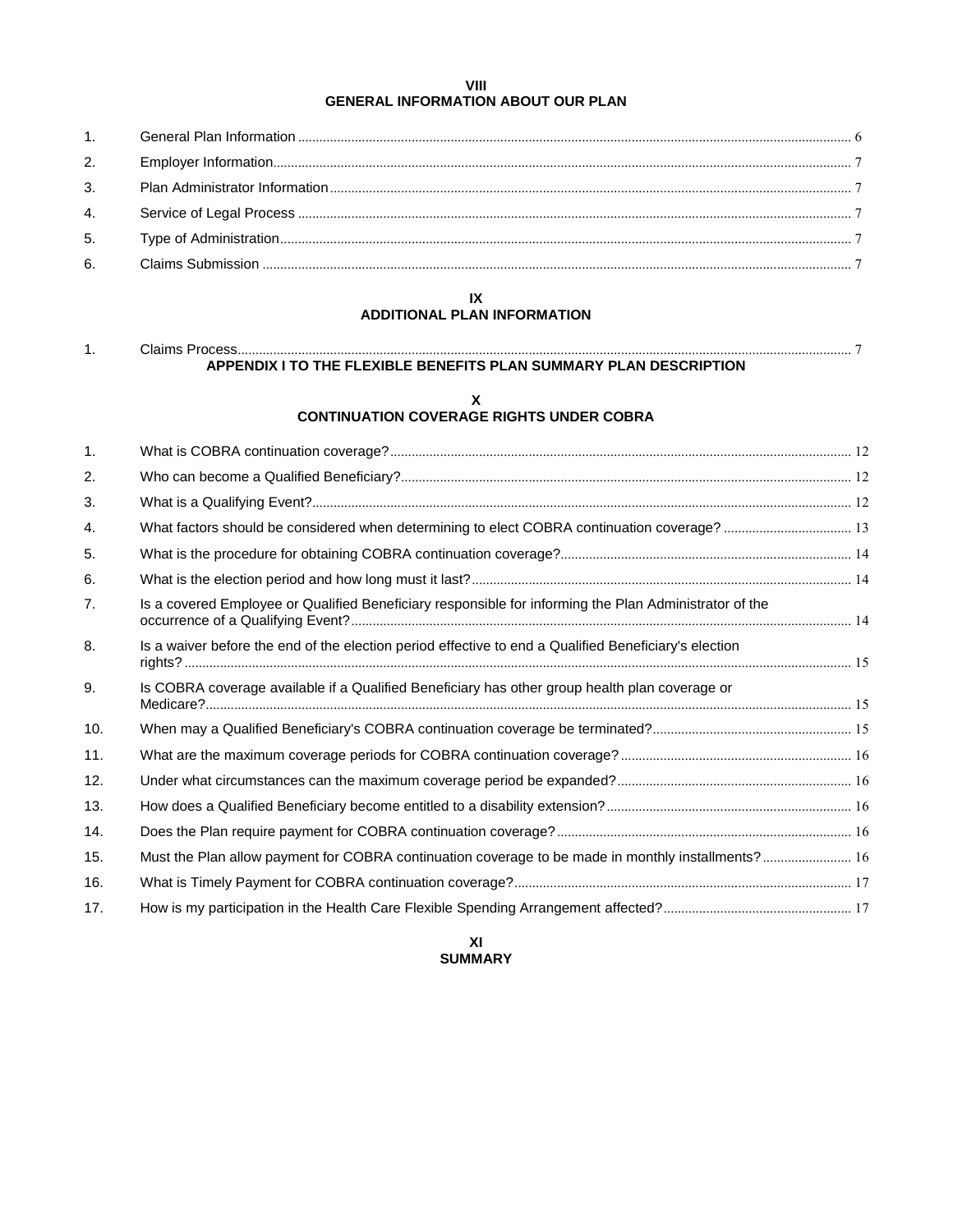# **WHATCOM COUNTY FLEXIBLE BENEFITS PLAN**

#### **INTRODUCTION**

We have amended the "Flexible Benefits Plan" that we previously established for you and other eligible employees. Under this Plan, you will be able to choose among certain benefits that we make available. The benefits that you may choose are outlined in this Summary Plan Description. We will also tell you about other important information concerning the amended Plan, such as the rules you must satisfy before you can join and the laws that protect your rights.

One of the most important features of our Plan is that the benefits being offered are generally ones that you are already paying for, but normally with money that has first been subject to income and Social Security taxes. Under our Plan, these same expenses will be paid for with a portion of your pay before Federal income or Social Security taxes are withheld. This means that you will pay less tax and have more money to spend and save.

Read this Summary Plan Description carefully so that you understand the provisions of our amended Plan and the benefits you will receive. This SPD describes the Plan's benefits and obligations as contained in the legal Plan document, which governs the operation of the Plan. The Plan document is written in much more technical and precise language. If the non-technical language in this SPD and the technical, legal language of the Plan document conflict, the Plan document always governs. Also, if there is a conflict between an insurance contract and either the Plan document or this Summary Plan Description, the insurance contract will control. If you wish to receive a copy of the legal Plan document, please contact the Administrator.

This SPD describes the current provisions of the Plan which are designed to comply with applicable legal requirements. The Plan is subject to federal laws, such as the Internal Revenue Code and other federal and state laws which may affect your rights. The provisions of the Plan are subject to revision due to a change in laws or due to pronouncements by the Internal Revenue Service (IRS) or other federal agencies. We may also amend or terminate this Plan. If the provisions of the Plan that are described in this SPD change, we will notify you.

We have attempted to answer most of the questions you may have regarding your benefits in the Plan. If this SPD does not answer all of your questions, please contact the Administrator (or other plan representative). The name and address of the Administrator can be found in the Article of this SPD entitled "General Information About the Plan."

#### **I ELIGIBILITY**

#### **1. When can I become a participant in the Plan?**

Before you become a Plan member (referred to in this Summary Plan Description as a "Participant"), there are certain rules which you must satisfy. First, you must meet the eligibility requirements and be an active employee. After that, the next step is to actually join the Plan on the "entry date" that we have established for all employees. The "entry date" is defined in Question 3 below. You will also be required to complete certain application forms before you can enroll in the Health Care Flexible Spending Arrangement or Day Care Flexible Spending Arrangement.

# **2. What are the eligibility requirements for our Plan?**

You will be eligible to join the Plan once you have satisfied the conditions for coverage under our group medical plan. Of course, if you were already a participant before this amendment, you will remain a participant.

#### **3. When is my entry date?**

Once you have met the eligibility requirements, your entry date will be the first day of the month coinciding with or following the date you met the eligibility requirements.

#### **4. What must I do to enroll in the Plan?**

Before you can join the Plan, you must complete an application to participate in the Plan. The application includes your personal choices for each of the benefits which are being offered under the Plan. You must also authorize us to set some of your earnings aside in order to pay for the benefits you have elected.

However, if you are already covered under any county benefits, you will automatically participate in this Plan to the extent of your premiums unless you elect not to participate in this Plan, by sending an email to the HR department.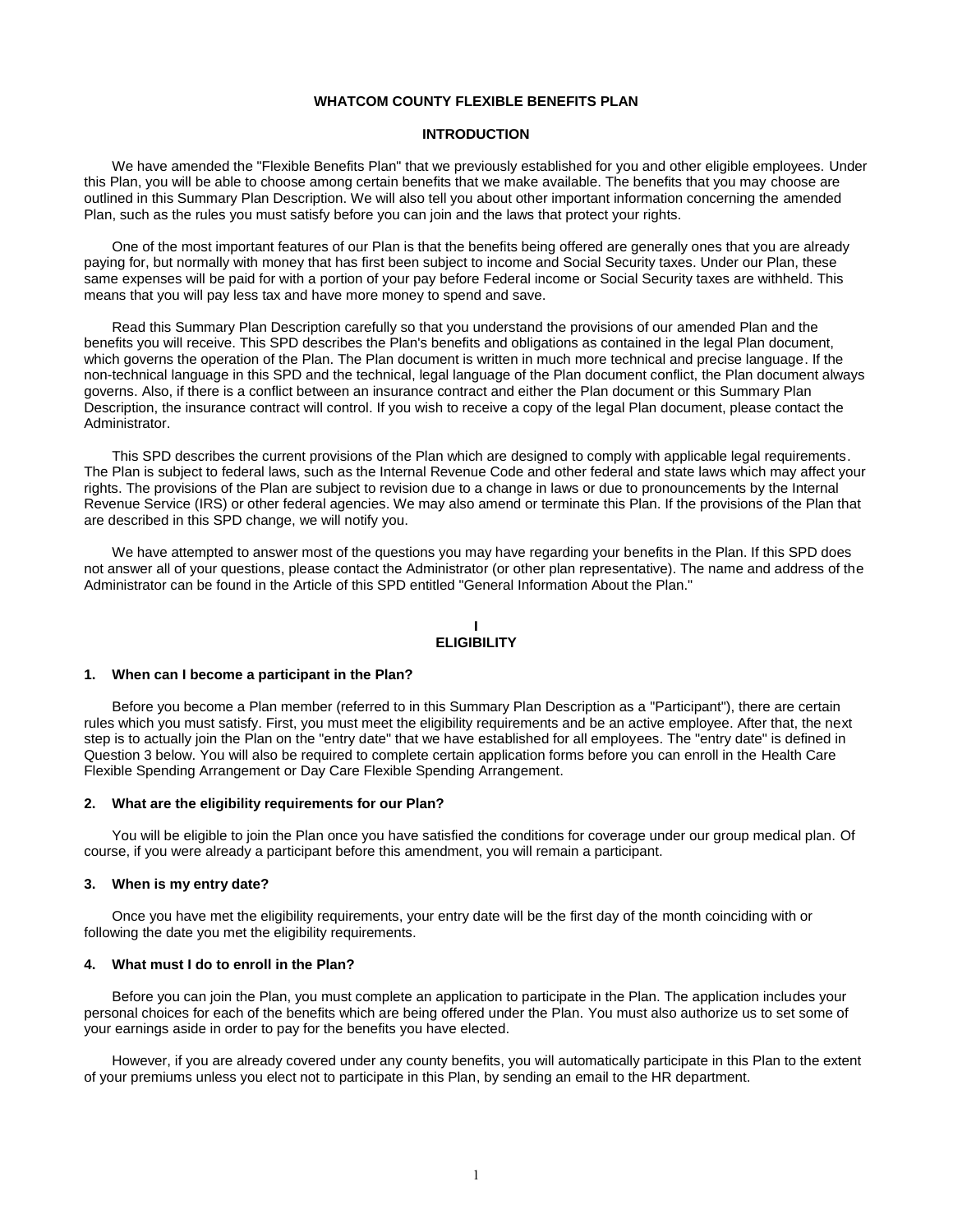#### **1. How does this Plan operate?**

Before the start of each Plan Year, you will be able to elect to have some of your upcoming pay contributed to the Plan. These amounts will be used to pay for the benefits you have chosen. The portion of your pay that is paid to the Plan is not subject to Federal income or Social Security taxes. In other words, this allows you to use tax-free dollars to pay for certain kinds of benefits and expenses which you normally pay for with out-of-pocket, taxable dollars. However, if you receive a reimbursement for an expense under the Plan, you cannot claim a Federal income tax credit or deduction on your return. (See the Article entitled "General Information About Our Plan" for the definition of "Plan Year.")

# **III CONTRIBUTIONS**

#### **1. How much of my pay may the Employer redirect?**

Each year, we will automatically contribute on your behalf enough of your compensation to pay for the insurance coverage provided unless you elect not to receive any or all of such coverage. You may also elect to have us contribute on your behalf enough of your compensation to pay for any other benefits that you elect under the Plan. These amounts will be deducted from your pay over the course of the year.

#### **2. What happens to contributions made to the Plan?**

Before each Plan Year begins, you will select the benefits you want and how much of the contributions should go toward each benefit. It is very important that you make these choices carefully based on what you expect to spend on each covered benefit or expense during the Plan Year. Later, they will be used to pay for the expenses as they arise during the Plan Year.

#### **3. When must I decide which accounts I want to use?**

You are required by Federal law to decide before the Plan Year begins, during the election period (defined below). You must decide two things. First, which benefits you want and, second, how much should go toward each benefit.

If you are already covered by any of the insured benefits offered by this Plan, you will automatically become a Participant to the extent of the premiums for such insurance unless you elect, during the election period (defined below), not to participate in the Plan.

#### **4. When is the election period for our Plan?**

You will make your initial election on or before your entry date. (You should review Section I on Eligibility to better understand the eligibility requirements and entry date.) Then, for each following Plan Year, the election period is established by the Administrator and applied uniformly to all Participants. It will normally be a period of time prior to the beginning of each Plan Year. The Administrator will inform you each year about the election period. (See the Article entitled "General Information About Our Plan" for the definition of Plan Year.)

#### **5. May I change my elections during the Plan Year?**

Generally, you cannot change the elections you have made after the beginning of the Plan Year. However, there are certain limited situations when you can change your elections. You are permitted to change elections if you have a "change in status" and you make an election change that is consistent with the change in status. Currently, Federal law considers the following events to be a change in status:

-- Marriage, divorce, death of a spouse, legal separation or annulment;

-- Change in the number of dependents, including birth, adoption, placement for adoption, or death of a dependent;

-- Any of the following events for you, your spouse or dependent: termination or commencement of employment, a strike or lockout, commencement or return from an unpaid leave of absence, a change in worksite, or any other change in employment status that affects eligibility for benefits;

-- One of your dependents satisfies or ceases to satisfy the requirements for coverage due to change in age, student status, or any similar circumstance; and

-- A change in the place of residence of you, your spouse or dependent that would lead to a change in status, such as moving out of a coverage area for insurance.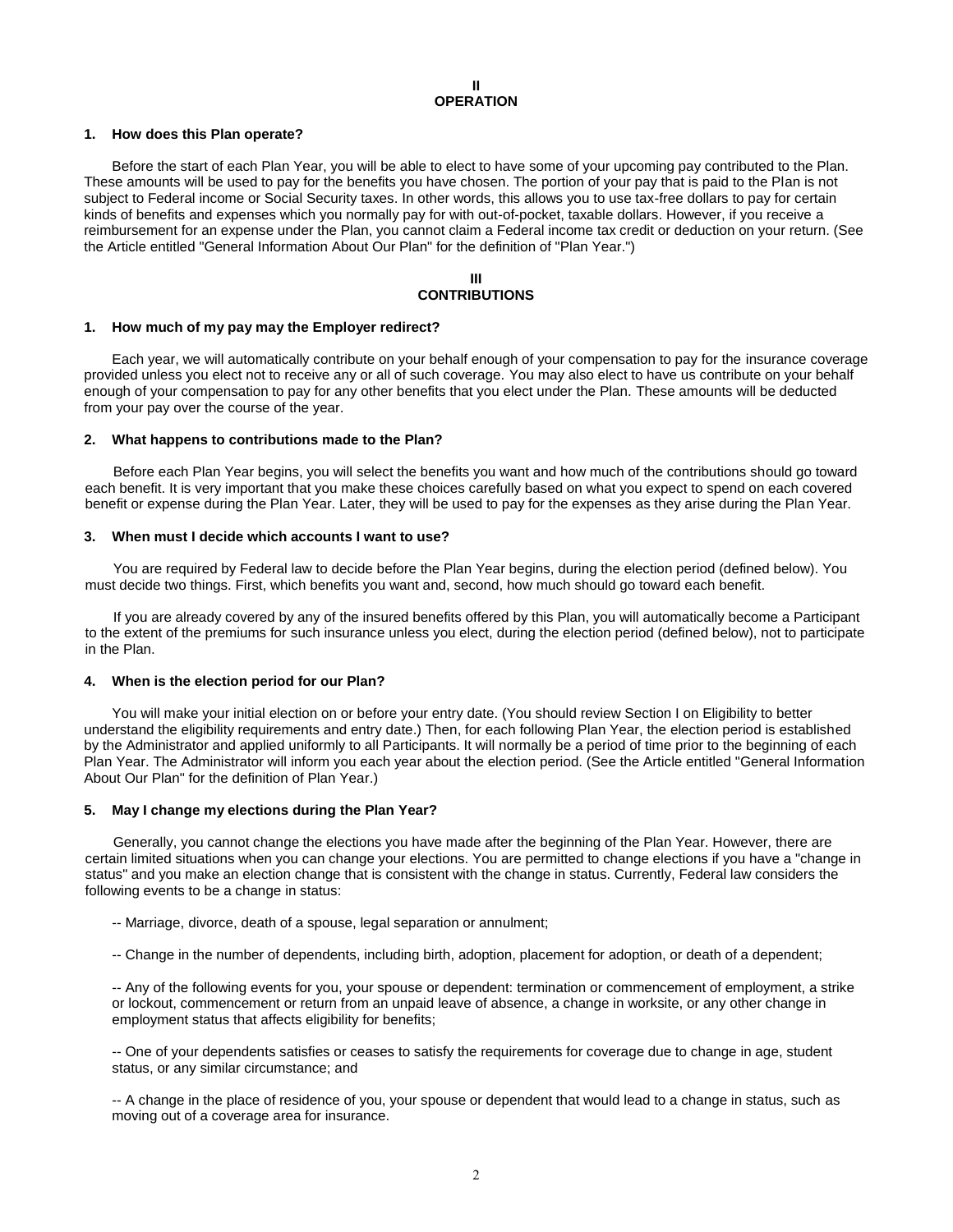In addition, if you are participating in the Day Care Flexible Spending Arrangement, then there is a change in status if your dependent no longer meets the qualifications to be eligible for Day Care.

However, with respect to the Health Savings Account, you may modify or revoke your elections without having to have a change in status.

There are detailed rules on when a change in election is deemed to be consistent with a change in status. In addition, there are laws that give you rights to change health coverage for you, your spouse, or your dependents. If you change coverage due to rights you have under the law, then you can make a corresponding change in your elections under the Plan. If any of these conditions apply to you, you should contact the Administrator.

If the cost of a benefit provided under the Plan increases or decreases during a Plan Year, then we will automatically increase or decrease, as the case may be, your salary redirection election. If the cost increases significantly, you will be permitted to either make corresponding changes in your payments or revoke your election and obtain coverage under another benefit package option with similar coverage, or revoke your election entirely.

If the coverage under a Benefit is significantly curtailed or ceases during a Plan Year, then you may revoke your elections and elect to receive on a prospective basis coverage under another plan with similar coverage. In addition, if we add a new coverage option or eliminate an existing option, you may elect the newly-added option (or elect another option if an option has been eliminated) and make corresponding election changes to other options providing similar coverage. If you are not a Participant, you may elect to join the Plan. There are also certain situations when you may be able to change your elections on account of a change under the plan of your spouse's, former spouse's or dependent's employer.

These rules on change due to cost or coverage do not apply to the Health Care Flexible Spending Arrangement, and you may not change your election to the Health Care Flexible Spending Arrangement if you make a change due to cost or coverage for insurance or if you decide to participate in the Health Savings Account.

You may not change your election under the Day Care Flexible Spending Arrangement if the cost change is imposed by a Day Care provider who is your relative.

#### **6. May I make new elections in future Plan Years?**

Yes, you may. For each new Plan Year, you may change the elections that you previously made. You may also choose not to participate in the Plan for the upcoming Plan Year. If you do not make new elections during the election period before a new Plan Year begins, we will assume you want your elections for insured benefits only to remain the same and you will not be considered a Participant for the non-insured benefit options under the Plan for the upcoming Plan Year.

#### **IV BENEFITS**

#### **1. Health Care Flexible Spending Arrangement**

The Health Care Flexible Spending Arrangement enables you to pay for expenses allowed under Sections 105 and 213(d) of the Internal Revenue Code which are not covered by our insured medical plan and save taxes at the same time. The Health Care Flexible Spending Arrangement allows you to be reimbursed by the Employer for expenses incurred by you and your dependents.

However, if you participate in a HSA, you can only be reimbursed by the Employer for out-of-pocket dental, vision or preventive care expenses incurred by you and your dependents*.*

If you are a HSA participant, drug costs, including insulin, may be reimbursed if they are considered for dental, vision or preventive care expenses.

You may be reimbursed for "over the counter" drugs only if those drugs are prescribed for you. You may not, however, be reimbursed for the cost of other health care coverage maintained outside of the Plan, or for long-term care expenses. A list of covered expenses is available from the Administrator.

The most that you can contribute to your Health Care Flexible Spending Arrangement each Plan Year is \$2,700. After 2019, the dollar limit may increase for cost of living adjustments. In addition, you will be eligible to carryover amounts left in your Health Care Flexible Spending Arrangement, up to \$500. This means that amounts you do not use during a Plan Year can be carried over to the next Plan Year and used for expenses incurred in the next Plan Year.

In order to be reimbursed for a health care expense, you must submit to the Administrator an itemized bill from the service provider. We will also provide you with a debit or credit card to use to pay for medical expenses. The Administrator will provide you with further details. Amounts reimbursed from the Plan may not be claimed as a deduction on your personal income tax return. Reimbursement from the fund shall be paid at least once a month. Expenses under this Plan are treated as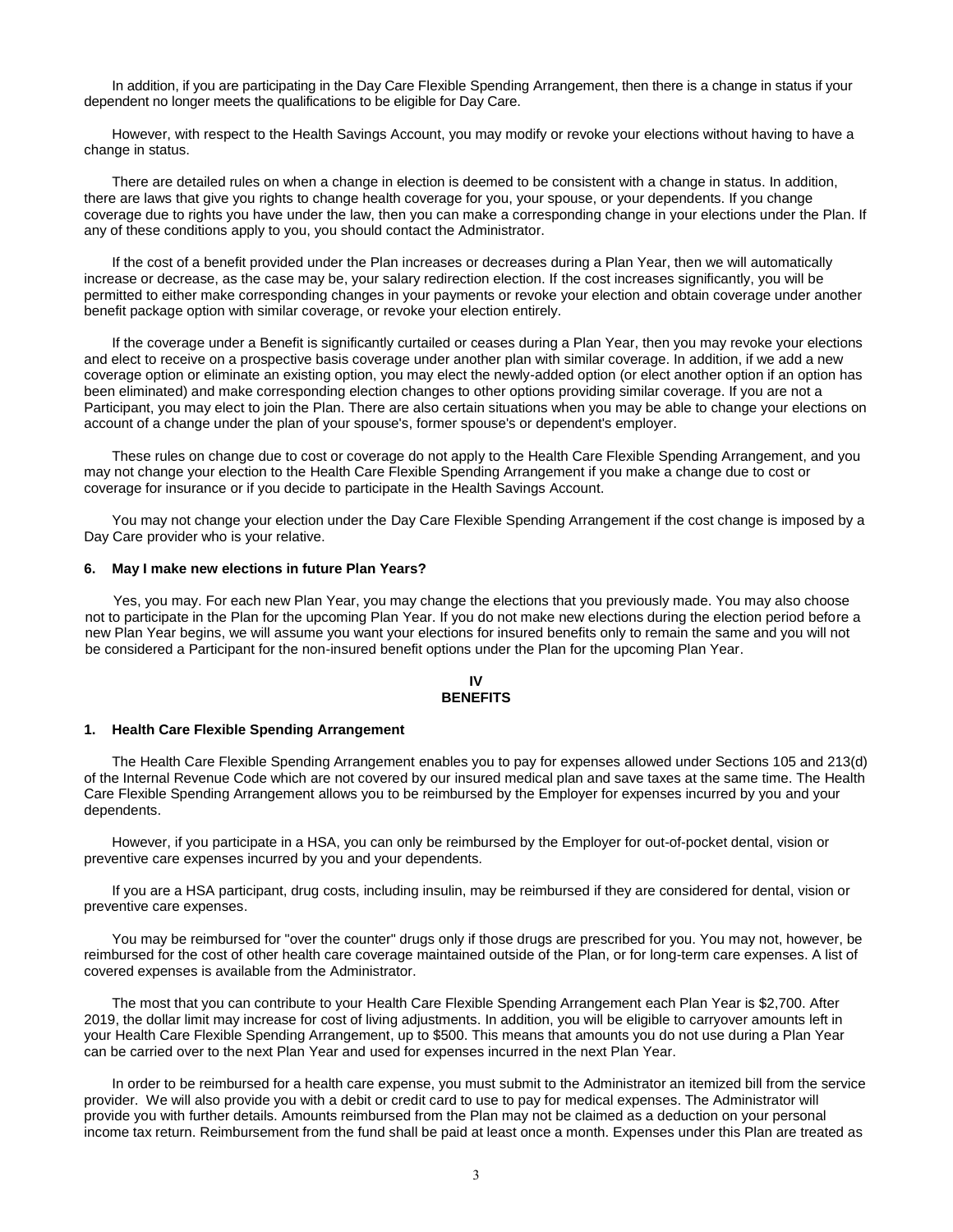being "incurred" when you are provided with the care that gives rise to the expenses, not when you are formally billed or charged, or you pay for the medical care.

You may be reimbursed for expenses for any child until the end of the calendar year in which the child reaches age 26. A child is a natural child, stepchild, foster child, adopted child, or a child placed with you for adoption. If a child gains or regains eligibility due to these new rules, that qualifies as a change in status to change coverage.

Newborns' and Mothers' Health Protection Act: Group health plans generally may not, under Federal law, restrict benefits for any hospital length of stay in connection with childbirth for the mother or newborn child to less than 48 hours following a vaginal delivery, or less than 96 hours following a cesarean section. However, Federal law generally does not prohibit the mother's or newborn's attending provider, after consulting with the mother, from discharging the mother or her newborn earlier than 48 hours (or 96 hours as applicable). In any case, plans and issuers may not, under Federal law, require that a provider obtain authorization from the plan or the issuer for prescribing a length of stay not in excess of 48 hours (or 96 hours).

Women's Health and Cancer Rights Act: This plan, as required by the Women's Health and Cancer Rights Act of 1998, will reimburse up to plan limits for benefits for mastectomy-related services including reconstruction and surgery to achieve symmetry between the breasts, prostheses, and complications resulting from a mastectomy (including lymphedema). Contact your Plan Administrator for more information.

#### **2. Day Care Flexible Spending Arrangement**

The Day Care Flexible Spending Arrangement enables you to pay for out-of-pocket, work-related dependent day-care cost with pre-tax dollars. If you are married, you can use the account if you and your spouse both work or, in some situations, if your spouse goes to school full-time. Single employees can also use the account.

An eligible dependent is someone for whom you can claim expenses on Federal Income Tax Form 2441 "Credit for Child and Day Care Expenses." Children must be under age 13. Other dependents must be physically or mentally unable to care for themselves. Day Care arrangements which qualify include:

(a) A Dependent (Day) Care Center, provided that if care is provided by the facility for more than six individuals, the facility complies with applicable state and local laws;

(b) An Educational Institution for pre-school children. For older children, only expenses for non-school care are eligible; and

(c) An "Individual" who provides care inside or outside your home: The "Individual" may not be a child of yours under age 19 or anyone you claim as a dependent for Federal tax purposes.

You should make sure that the Day Care expenses you are currently paying for qualify under our Plan.

The law places limits on the amount of money that can be paid to you in a calendar year from your Day Care Flexible Spending Arrangement. Generally, your reimbursements may not exceed the lesser of: (a) \$5,000 (if you are married filing a joint return or you are head of a household) or \$2,500 (if you are married filing separate returns); (b) your taxable compensation; (c) your spouse's actual or deemed earned income (a spouse who is a full time student or incapable of caring for himself/herself has a monthly earned income of \$250 for one dependent or \$500 for two or more dependents).

Also, in order to have the reimbursements made to you from this account be excludable from your income, you must provide a statement from the service provider including the name, address, and in most cases, the taxpayer identification number of the service provider on your tax form for the year, as well as the amount of such expense as proof that the expense has been incurred. In addition, Federal tax laws permit a tax credit for certain Day Care expenses you may be paying for even if you are not a Participant in this Plan. You may save more money if you take advantage of this tax credit rather than using the Day Care Flexible Spending Arrangement under our Plan. Ask your tax adviser which is better for you.

#### **3. Premium Expense Account**

A Premium Expense Account allows you to use tax-free dollars to pay for certain Premiums under various insurance programs that the county offers you. These Premiums include:

-- Health care premiums

Under our Plan, we will establish sub-accounts for you for each different type of insurance coverage that is available. Also, certain limits on the amount of coverage may apply.

The Administrator may terminate or modify Plan benefits at any time, subject to the provisions of any insurance contracts providing benefits described above. We will not be liable to you if an insurance company fails to provide any of the benefits described above. Also, your insurance will end when you leave employment, are no longer eligible under the terms of any insurance policies, or when insurance terminates.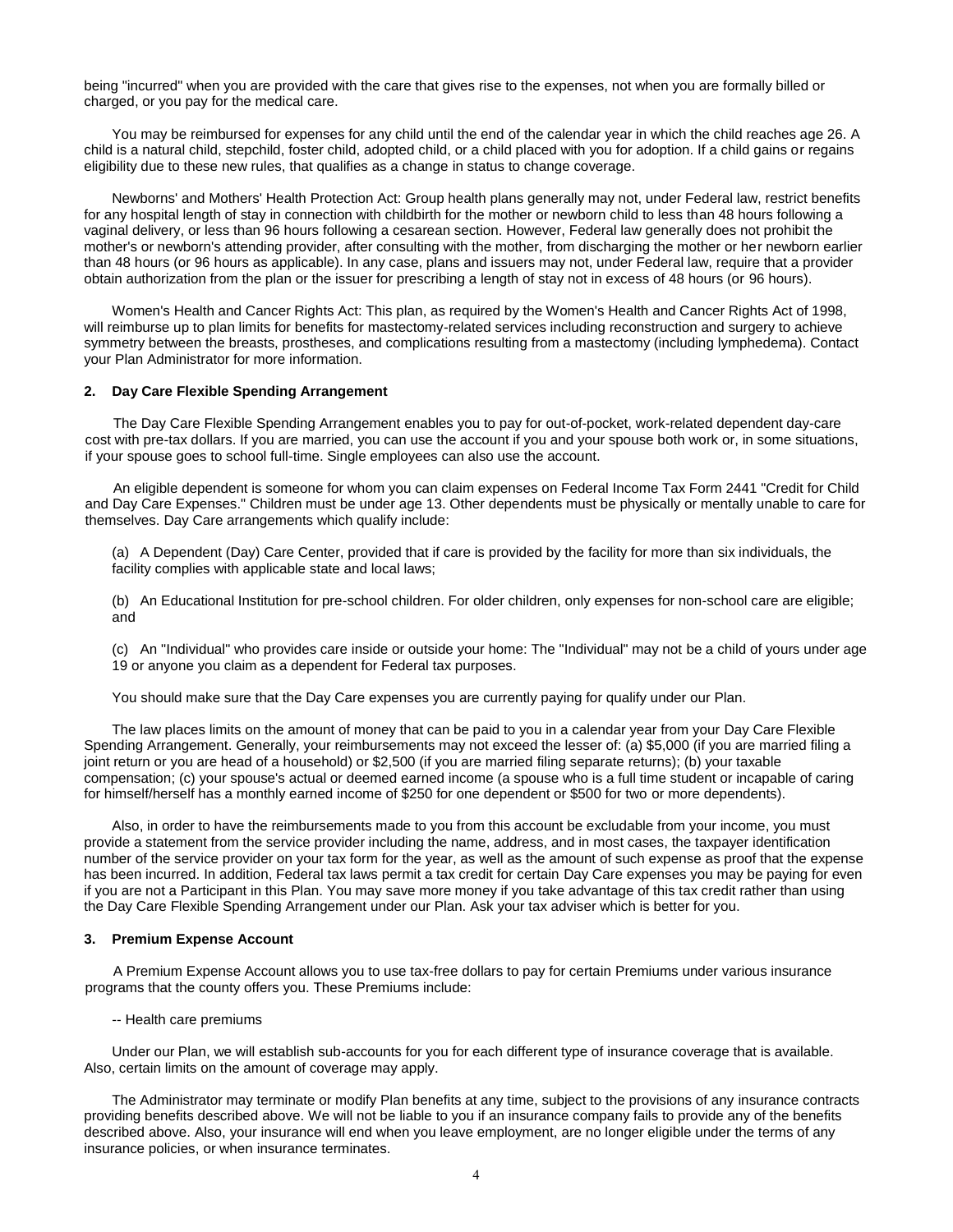Any benefits to be provided by insurance will be provided only after (1) you have provided the Administrator the necessary information to apply for insurance, and (2) the insurance is in effect for you.

If you cover your children up to age 26 under your insurance, you can pay for that coverage through the Plan.

#### **4. May I direct Plan contributions to my Health Savings Account?**

Yes. Any monies that you do not apply toward available benefits can be contributed to your Health Savings Account, which enables you to pay for expenses which are not covered by our insured medical plan and save taxes at the same time. Please see your Plan Administrator for further details.

# **V BENEFIT PAYMENTS**

#### **1. When will I receive payments from my accounts?**

During the course of the Plan Year, you may submit requests for reimbursement of expenses you have incurred. Expenses are considered "incurred" when the service is performed, not necessarily when it is paid for. The Administrator will provide you with acceptable forms for submitting these requests for reimbursement. If the request qualifies as a benefit or expense that the Plan has agreed to pay, you will receive a reimbursement payment soon thereafter. Remember, these reimbursements which are made from the Plan are generally not subject to federal income tax or withholding. Nor are they subject to Social Security taxes. Requests for payment of insured benefits should be made directly to the insurer. You will only be reimbursed from the Day Care Flexible Spending Arrangement to the extent that there are sufficient funds in the Account to cover your request.

# **2. What happens if I don't spend all Plan contributions during the Plan Year?**

Any monies left at the end of the Plan Year will be forfeited, except for \$500 that can be carried over into the next Plan Year or, except for amounts contributed to your Health Savings Account. Obviously, qualifying expenses that you incur late in the Plan Year for which you seek reimbursement after the end of such Plan Year will be paid first before any amount is forfeited. For the Health Care Flexible Spending Arrangement, you must submit claims no later than 90 days after the end of the Plan Year. For the Day Care Flexible Spending Arrangement, you must submit claims no later than 90 days after the end of the Plan Year. Because it is possible that you might forfeit amounts in the Plan if you do not fully use the contributions that have been made, it is important that you decide how much to place in each account carefully and conservatively. Remember, you must decide which benefits you want to contribute to and how much to place in each account before the Plan Year begins. You want to be as certain as you can that the amount you decide to place in each account will be used up entirely.

#### **3. Family and Medical Leave Act (FMLA)**

If you take leave under the Family and Medical Leave Act, you may revoke or change your existing elections for health insurance and the Health Care Flexible Spending Arrangement. If your coverage in these benefits terminates, due to your revocation of the benefit while on leave or due to your non-payment of contributions, you will be permitted to reinstate coverage for the remaining part of the Plan Year upon your return. For the Health Care Flexible Spending Arrangement, you may continue your coverage or you may revoke your coverage and resume it when you return. You can resume your coverage at its original level and make payments for the time that you are on leave. For example, if you elect \$1,200 for the year and are out on leave for 3 months, then return and elect to resume your coverage at that level, your remaining payments will be increased to cover the difference - from \$100 per month to \$150 per month. Alternatively your maximum amount will be reduced proportionately for the time that you were gone. For example, if you elect \$1,200 for the year and are out on leave for 3 months, your amount will be reduced to \$900. The expenses you incur during the time you are not in the Health Care Flexible Spending Arrangement are not reimbursable.

If you continue your coverage during your unpaid leave, you may pre-pay for the coverage, you may pay for your coverage on an after-tax basis while you are on leave, or you and your Employer may arrange a schedule for you to "catch up" your payments when you return.

#### **4. Uniformed Services Employment and Reemployment Rights Act (USERRA)**

If you are going into or returning from military service, you may have special rights to health care coverage under your Health Care Flexible Spending Arrangement under the Uniformed Services Employment and Reemployment Rights Act of 1994. These rights can include extended health care coverage. If you may be affected by this law, ask your Administrator for further details.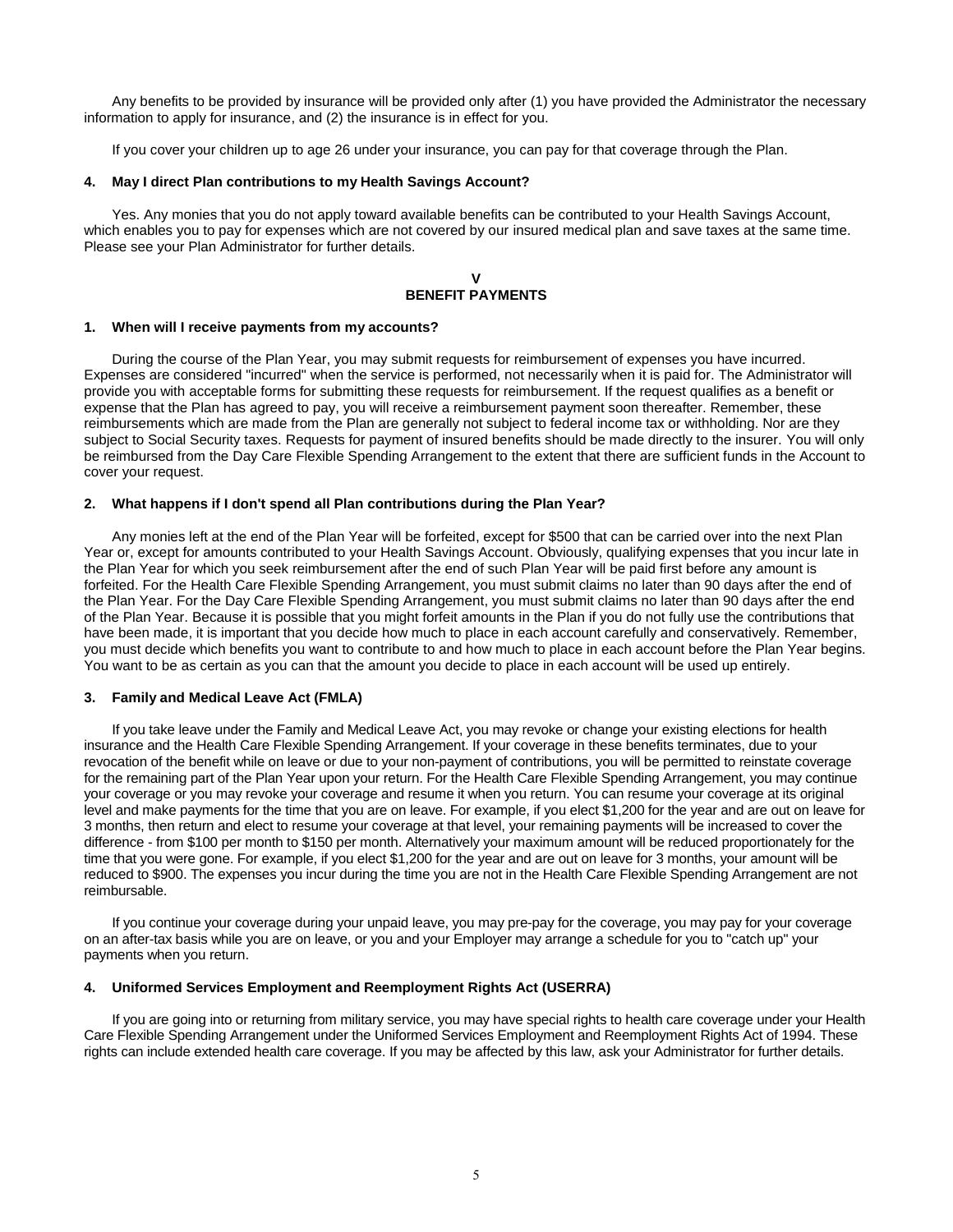#### **5. What happens if I terminate employment?**

If you terminate employment during the Plan Year, your right to benefits will be determined in the following manner:

(a) You will remain covered by insurance, but only for the period for which premiums have been paid prior to your termination of employment.

(b) You will still be able to request reimbursement for qualifying Day Care expenses incurred during the remainder of the Plan Year from the balance remaining in your Day Care account at the time of termination of employment. However, no further salary redirection contributions will be made on your behalf after you terminate. You must submit claims within 90 days after the end of the Plan Year in which termination occurs.

(c) Your Health Savings Account amounts will remain yours even after your termination of employment.

(d) For health benefit coverage and Health Care Flexible Spending Arrangement coverage on termination of employment, please see the Article entitled "Continuation Coverage Rights Under COBRA." Upon your termination of employment, your participation in the Health Care Flexible Spending Arrangement will cease, and no further salary redirection contributions will be contributed on your behalf. However, you will be able to submit claims for health care expenses that were incurred before the end of the period for which payments to the Health Care Flexible Spending Arrangement have already been made. Your further participation will be governed by "Continuation Coverage Rights Under COBRA."

#### **6. Will my Social Security benefits be affected?**

Your Social Security benefits may be slightly reduced because when you receive tax-free benefits under our Plan, it reduces the amount of contributions that you make to the Federal Social Security system as well as our contribution to Social Security on your behalf.

# **VI HIGHLY COMPENSATED AND KEY EMPLOYEES**

#### **1. Do limitations apply to highly compensated employees?**

Under the Internal Revenue Code, highly compensated employees and key employees generally are Participants who are officers, shareholders or highly paid. You will be notified by the Administrator each Plan Year whether you are a highly compensated employee or a key employee.

If you are within these categories, the amount of contributions and benefits for you may be limited so that the Plan as a whole does not unfairly favor those who are highly paid, their spouses or their dependents. Federal tax laws state that a plan will be considered to unfairly favor the key employees if they as a group receive more than 25% of all of the nontaxable benefits provided for under our Plan.

Plan experience will dictate whether contribution limitations on highly compensated employees or key employees will apply. You will be notified of these limitations if you are affected.

# **VII PLAN ACCOUNTING**

#### **1. Periodic Statements**

The Administrator will provide you with a statement of your account periodically during the Plan Year that shows your account balance. It is important to read these statements carefully so you understand the balance remaining to pay for a benefit. Remember, you want to spend all the money you have designated for a particular benefit by the end of the Plan Year.

# **VIII GENERAL INFORMATION ABOUT OUR PLAN**

This Section contains certain general information which you may need to know about the Plan.

# **1. General Plan Information**

Whatcom County Flexible Benefits Plan is the name of the Plan.

Your Employer has assigned Plan Number 501 to your Plan.

The provisions of your amended Plan become effective on January 1, 2019. Your Plan was originally effective on January 1, 1999.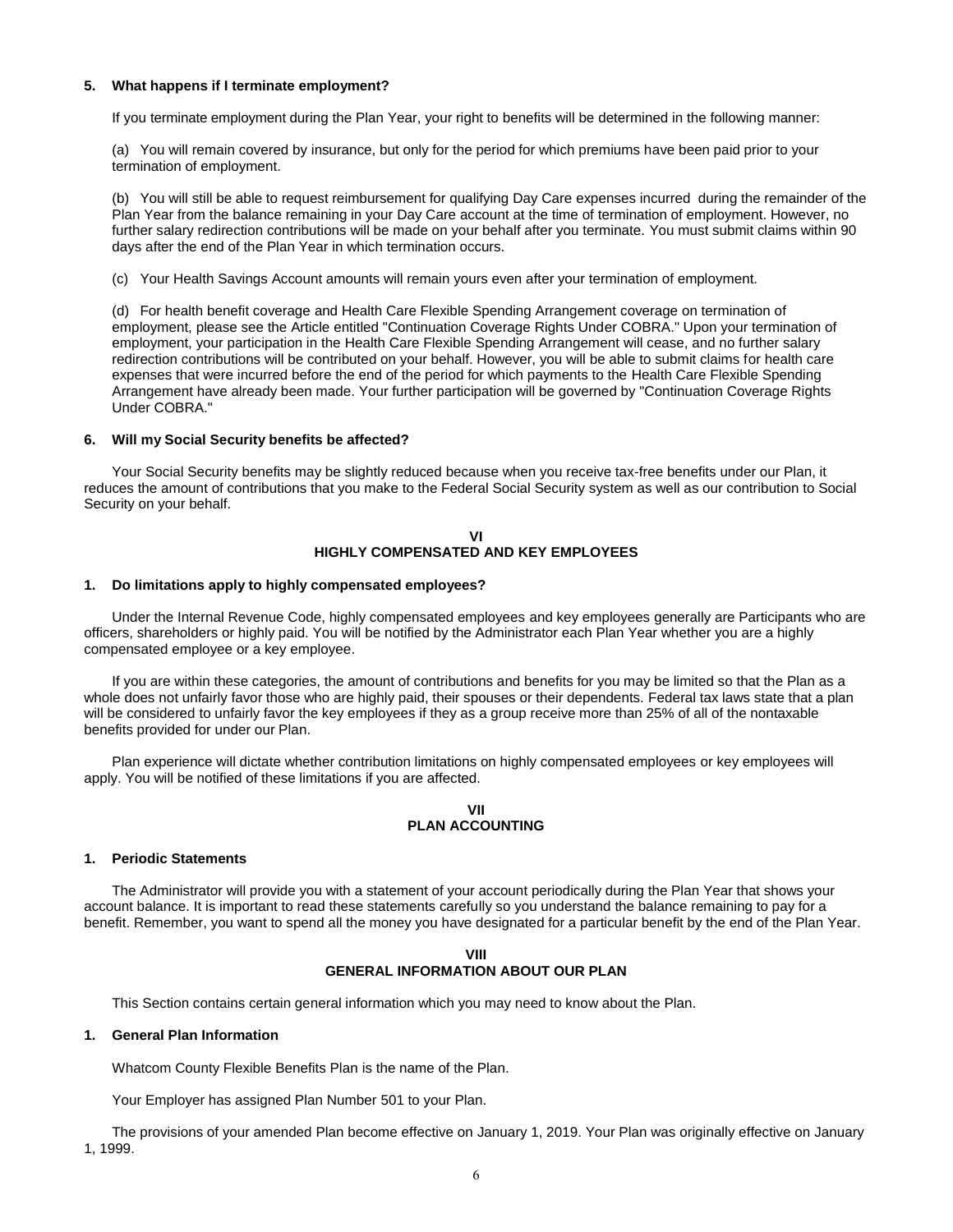Your Plan's records are maintained on a twelve-month period of time. This is known as the Plan Year. The Plan Year begins on January 1 and ends on December 31.

#### **2. Employer Information**

Your Employer's name, address, and identification number are:

Whatcom County 311 Grand Avenue, Suite 107 Bellingham, Washington 98225 91-6003183

#### **3. Plan Administrator Information**

The name, address and business telephone number of your Plan's Administrator are:

Whatcom County 311 Grand Avenue, Suite 107 Bellingham, Washington 98225 (360) 676-6734

The Administrator keeps the records for the Plan and is responsible for the administration of the Plan. The Administrator will also answer any questions you may have about our Plan. You may contact the Administrator for any further information about the Plan.

#### **4. Service of Legal Process**

The name and address of the Plan's agent for service of legal process are: Whatcom County 311 Grand Avenue, Suite 107 Bellingham, Washington 98225

#### **5. Type of Administration**

The type of Administration is Employer Administration.

#### **6. Claims Submission**

Claims for expenses should be submitted to:

Navia Benefit Solutions, Inc. PO Box 53250 Bellevue, Washington 98015

# **IX ADDITIONAL PLAN INFORMATION**

#### **1. Claims Process**

You should submit all reimbursement claims during the Plan Year. For the Health Care Flexible Spending Arrangement, you must submit claims no later than 90 days after the end of the Plan Year. For the Day Care Flexible Spending Arrangement, you must submit claims no later than 90 days after the end of the Plan Year. Any claims submitted after that time will not be considered.

Claims that are insured or self-funded will be handled in accordance with procedures contained in the insurance policies or contracts. All other general requests should be directed to the Administrator of our Plan. If a Day Care or medical expense claim under the Plan is denied in whole or in part, you will receive written notification. The notification will include the reasons for the denial, with reference to the specific provisions of the Plan on which the denial was based, a description of any additional information needed to process the claim and an explanation of the claims review procedure. Within 180 days after receipt of the denial, you may submit a written request for reconsideration of the denial to the claims administrator.

Any such request should be accompanied by documents or records in support of your appeal. You may review pertinent documents and submit issues and comments in writing. The claims administrator will review the claim and provide, within 30 days, a written response to the appeal (extended by reasonable time if necessary). In this response, the claims administrator will explain the reason for the decision, with specific reference to the provisions of the Plan on which the decision is based. If you disagree with the level one appeal decision you may submit a request for a level two appeal to be determined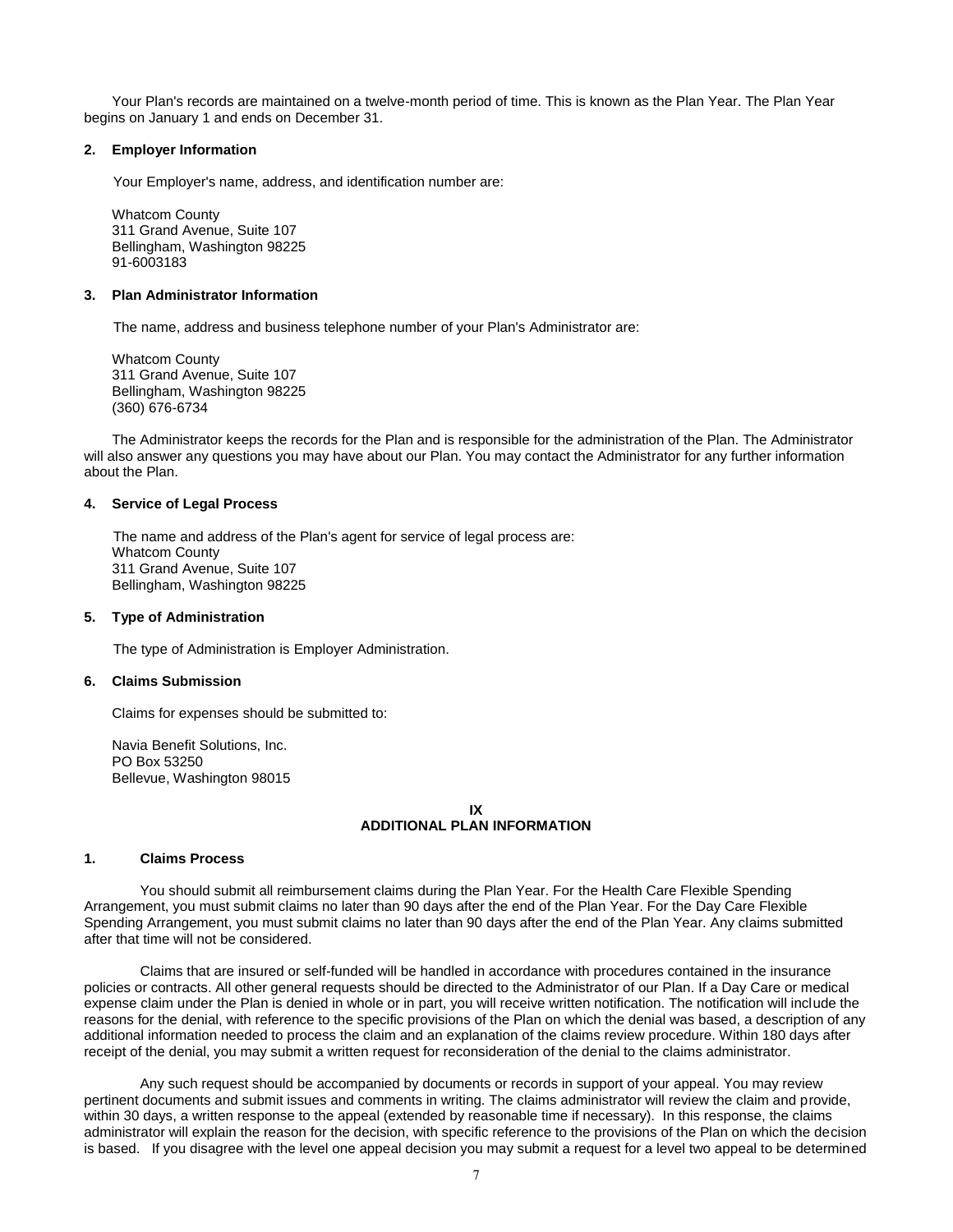by the Employer. You must submit your request for level two appeal within 60 days of receipt of the level one notice. You will be notified within 30 days after the Employer receives the appeal (extended by reasonable time if necessary). The Employer has the exclusive right to interpret the appropriate plan provisions. Decisions of the Employer are conclusive and binding.

You must file both level one and level two appeals by submitting a written request by email, fax, or mail. Indicate either level one or two appeal on the email, fax, or letter.

Email[: claims@naviabenefits.com](mailto:claims@flex-plan.com)

Fax: 425-451-7002 or 866-535-9227

Mail to: Navia Benefit Solutions, Inc., PO Box 53250, Bellevue WA 98015.

# **APPENDIX I TO THE FLEXIBLE SPENDING ARRANGEMENT SUMMARY PLAN DESCRIPTION**

# **NOTICE OF PRIVACY PRACTICES**

# **THIS NOTICE DESCRIBES HOW PHI ABOUT YOU MAY BE USED AND DISCLOSED AND HOW YOU CAN GET ACCESS TO THIS INFORMATION PLEASE REVIEW IT CAREFULLY**

# **EFFECTIVE DATE: SEPTEMBER 23, 2013**

This Notice of Privacy Practices ("Notice") describes the legal obligations of the Plan and your rights regarding your protected health information ("PHI") held by the Flexible Spending Arrangement Plan (the "Plan"). PHI is defined by the Health Insurance Portability and Accountability Act of 1996 ("HIPAA"). PHI generally means information that is created or received by the Plan and relates to the past, present, or future physical or mental health or condition of an individual; the provision of health care to an individual; or the past, present, or future payment for the provision of health care to an individual; and that identifies the individual or for which there is a reasonable basis to believe that the information can be used to identify the individual. PHI includes information of persons living or deceased.

This Notice describes how your PHI may be used or disclosed to carry out treatment, payment, or health care operations, or for any other purposes permitted or required by law.

We are required by law to:

- maintain the privacy of your PHI;
- provide you with the notice of our legal duties and privacy practices with respect to your PHI; and
- follow the terms of the Notice that is currently in effect.

Your PHI will be disclosed to certain employees of Employer who assist in administration of the Plan. These individuals may only use your PHI for Plan administration functions including those described below, provided they do not violate the provisions set forth herein. Any employee of Employer who violates the rules for handling PHI established herein will be subject to adverse disciplinary action. Employer will establish a mechanism for resolving privacy issues and will take prompt corrective action to cure any violations.

Employer may not use or disclose your PHI other than as summarized herein or as required by law. Your PHI may not be used by Employer for any employment-related actions or decisions or in connection with any other benefit or employee benefit plan of Employer. Employer must report to the Plan any uses or disclosures of your PHI of which the Employer becomes aware that are inconsistent with the provisions set forth herein.

# **HOW WE MAY USE AND DISCLOSE YOUR PHI**

The following categories describe different ways that we use and disclose PHI for purposes of Plan administration. For each category of uses or disclosures we will explain what we mean and try to give some examples. Not every use or disclosure in a category will be listed. However, all of the ways we are permitted to use and disclose information will fall within one of the categories.

For Payment (as described in applicable regulations) We may use and disclose PHI about you to determine eligibility for Plan benefits, to facilitate payment for the treatment and services you receive from health care providers, to determine benefit responsibility under the Plan, or to coordinate Plan coverage.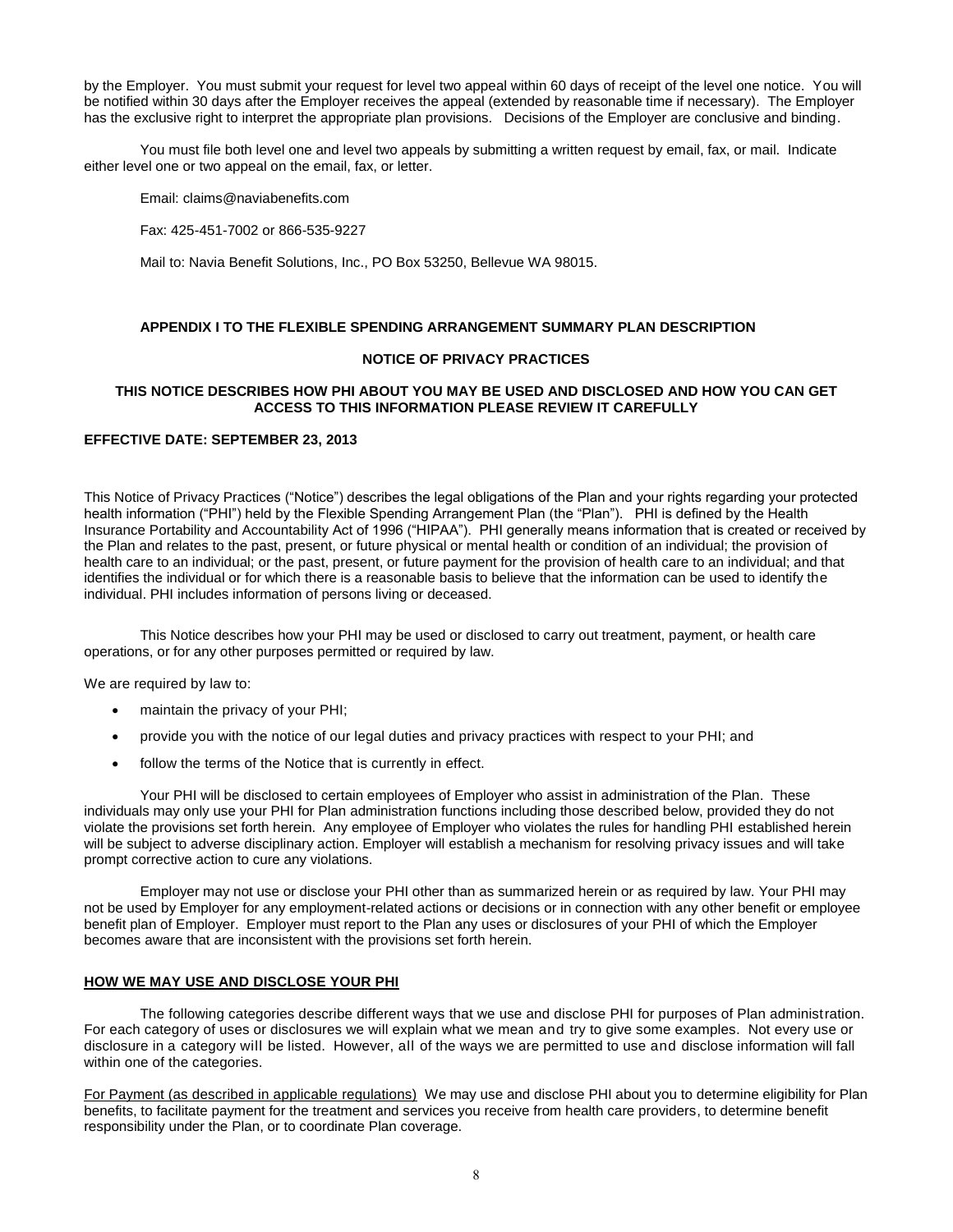For Health Care Operations (as described in applicable regulations) We may use and disclose PHI about you for other Plan operations. These uses and disclosures are necessary to administer the Plan.

To Business Associates, Subcontractors, Brokers, and Agents We may contract with entities known as Business Associates to perform various functions on the Plan's behalf or to provide certain types of services. In order to perform these functions or to provide these services, Business Associates will receive, create, maintain, transmit, use, and/or disclose your PHI, but only after they agree in writing to implement appropriate safeguards regarding your PHI in a Business Associate Agreement. Our Business Associates shall also require each of its subcontractors or agents to agree in writing to provisions that impose at least the same obligations to protect PHI as are imposed on Business Associate by the Business Associate Agreement or by HIPAA.

As Required By Law We will disclose PHI about you when required to do so by federal, state, or local law.

To Avert a Serious Threat to Health or Safety We may use and disclose PHI about you when necessary to prevent a serious threat to your health and safety or the health and safety of the public or another person. Any disclosure, however, would only be to someone able to help prevent the threat.

Disclosure to Health Plan Sponsor Information may be disclosed to another health plan maintained by Employer for purposes of facilitating claims payments under that plan. In addition, PHI may be disclosed to Employer personnel solely for purposes of administering benefits under the Plan.

# *SPECIAL SITUATIONS*

Organ and Tissue Donation If you are an organ donor, we may release PHI to organizations that handle organ procurement or organ, eye, or tissue transplantation or to an organ donation bank, as necessary to facilitate organ or tissue donation and transplantation.

Military and Veterans If you are a member of the armed forces, we may release PHI about you as required by military command authorities.

Workers' Compensation We may release PHI about you for workers' compensation or similar programs.

Public Health Risks We may disclose PHI about you for public health activities (e.g., to prevent or control disease, injury, or disability).

Health Oversight Activities We may disclose PHI to a health oversight agency for activities authorized by law.

Lawsuits and Disputes If you are involved in a lawsuit or a dispute, we may disclose PHI about you in response to a court or administrative order. We may also disclose PHI about you in response to a subpoena, discovery request, or other lawful process by someone else involved in the dispute, but only if efforts have been made to tell you about the request or to obtain an order protecting the information requested.

Law Enforcement We may release PHI if asked to do so by a law enforcement official for law enforcement purposes.

Coroners, Medical Examiners and Funeral Directors We may release PHI to a coroner or medical examiner. We may also release PHI about patients of the hospital to funeral directors as necessary to carry out their duties.

National Security and Intelligence Activities We may release PHI about you to authorized federal officials for intelligence, counterintelligence, and other national security activities authorized by law.

Inmates If you are an inmate of a correctional institution or under the custody of a law enforcement official, we may release PHI about you to the correctional institution or law enforcement official.

Research We may disclose your PHI for research if the individual identifiers have been removed or when an institutional review board or privacy board has reviewed the research proposal and established protocols to ensure the privacy of the requested information and approves the research.

#### **REQUIRED DISCLOSURES**

Government Audits We are required to disclose your PHI to Health and Human Services ("HHS") in the event of an audit in order to determine our compliance with HIPAA.

Disclosures to you We are required to disclose your PHI to you. We are also required, when requested, to provide you with an accounting of most disclosures of your PHI if the disclosure was for reasons other than for treatment, payment, or health care operations, and if the PHI was not disclosed pursuant to your authorization.

#### **YOUR RIGHTS REGARDING YOUR PHI**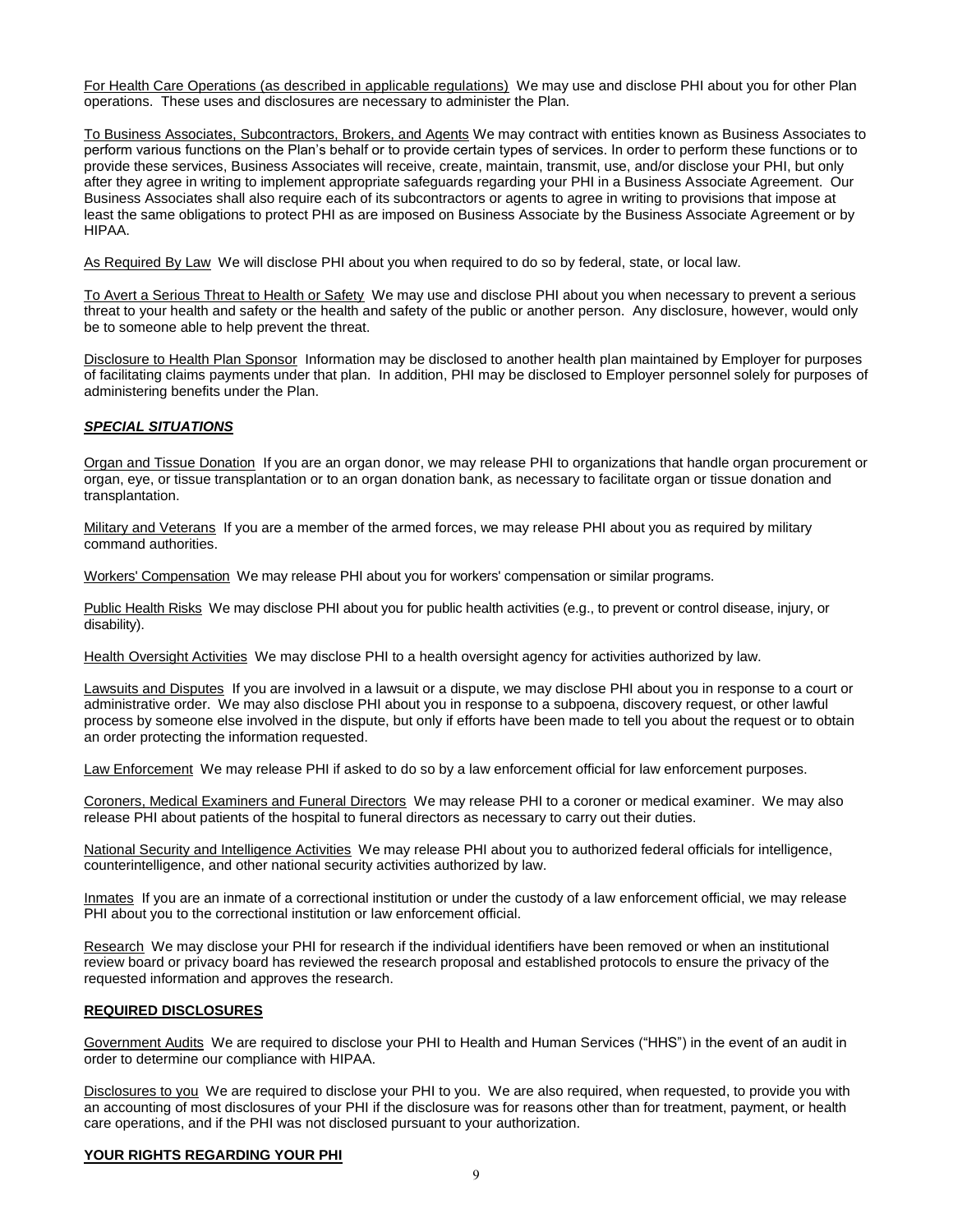You have the following rights regarding your PHI:

Right to Inspect and Copy You have the right to inspect and copy PHI that may be used to make decisions about your Plan benefits. To inspect and copy PHI that may be used to make decisions about you, you must submit your request in writing to your Human Resources Department. If the information you request is in electronic copy, and you request an electronic copy, we will provide a copy in electronic format unless the information cannot be readily produced in that format then we will work with you to come to an agreement on a different format. If we cannot agree, we will provide you with a paper copy.

If you request a copy of the information, we may charge a fee for the costs of copying, mailing or other supplies associated with your request.

In certain very limited circumstances, we may deny your request to inspect and copy. If you are denied access to PHI, you may request that the denial be reviewed by your Human Resources Department.

Right to Amend If you feel that the PHI we have about you is incorrect or incomplete, you may ask us to amend the information. You have the right to request an amendment for as long as the information is kept by or for the Plan.

To request an amendment, your request must be made in writing and submitted to your Human Resources Department. In addition, you must provide a reason that supports your request.

We may deny your request for an amendment if it is not in writing or does not include a reason to support the request. In addition, we may deny your request if you ask us to amend information that:

- Is not part of the PHI kept by or for the Plan;
- Was not created by us, unless the person or entity that created the information is no longer available to make the amendment;
- Is not part of the information which you would be permitted to inspect and copy; or
- Is accurate and complete.

Right to Receive Notice of Breach You have a right to be notified upon a breach of your unsecured PHI.

Right to an Accounting of Disclosures You have the right to request an "accounting of disclosures" of PHI made in the six years prior to the date on which the accounting is requested, except for disclosures:

- To carry out treatment, payment and health care operations as provided in §164.506;
- To individuals of PHI about them as provided in §164.502;
- Incident to a use or disclosure otherwise permitted;
- Pursuant to an authorization as provided in §164.508;
- to persons involved in the individual's care or other notification purposes as provided in §164.510;
- For national security or intelligence purposes as provided in §164.512(k)(2);
- To correctional institutions or law enforcement officials as provided in  $§164.512(k)(5);$
- As part of a limited data set in accordance with §164.514(e); or
- That occurred prior to the compliance date for the Plan.

Please submit a written request of an accounting of disclosures to your Human Resources Department.

Employer must act on your request for an accounting of the disclosures of your PHI no later than 60 days after receipt of the request. Employer may extend the time for providing you an accounting by no more than 30 days, but it must provide you a written explanation for the delay. You may request one accounting in any 12-month period free of charge. Employer will impose a fee for each subsequent request within the 12-month period.

Right to Request Restrictions You have the right to request a restriction or limitation on the PHI we use or disclose for treatment, payment, or health care operations. You also have the right to request a limit on the PHI we disclose to someone involved in your care or the payment for your care, like a family member or friend. For example, you could ask that we not share information about a particular claim with your spouse. To request a restriction, you must make your request, in writing, to your Human Resources Department. We are not required to agree to your request unless you are asking us to restrict the use and disclosure of your PHI to a health plan for payment or health care operation purposes and such information you wish to restrict pertains solely to a health care item or service for which you have paid the health care provider "out-of-pocket" in full. If we agree, we will comply with your request unless the information is needed to provide you with emergency treatment.

Right to Request Confidential Communications You have the right to request that we communicate with you about your PHI a certain way or at a certain location. For example, you can ask that we only contact you at work or by mail.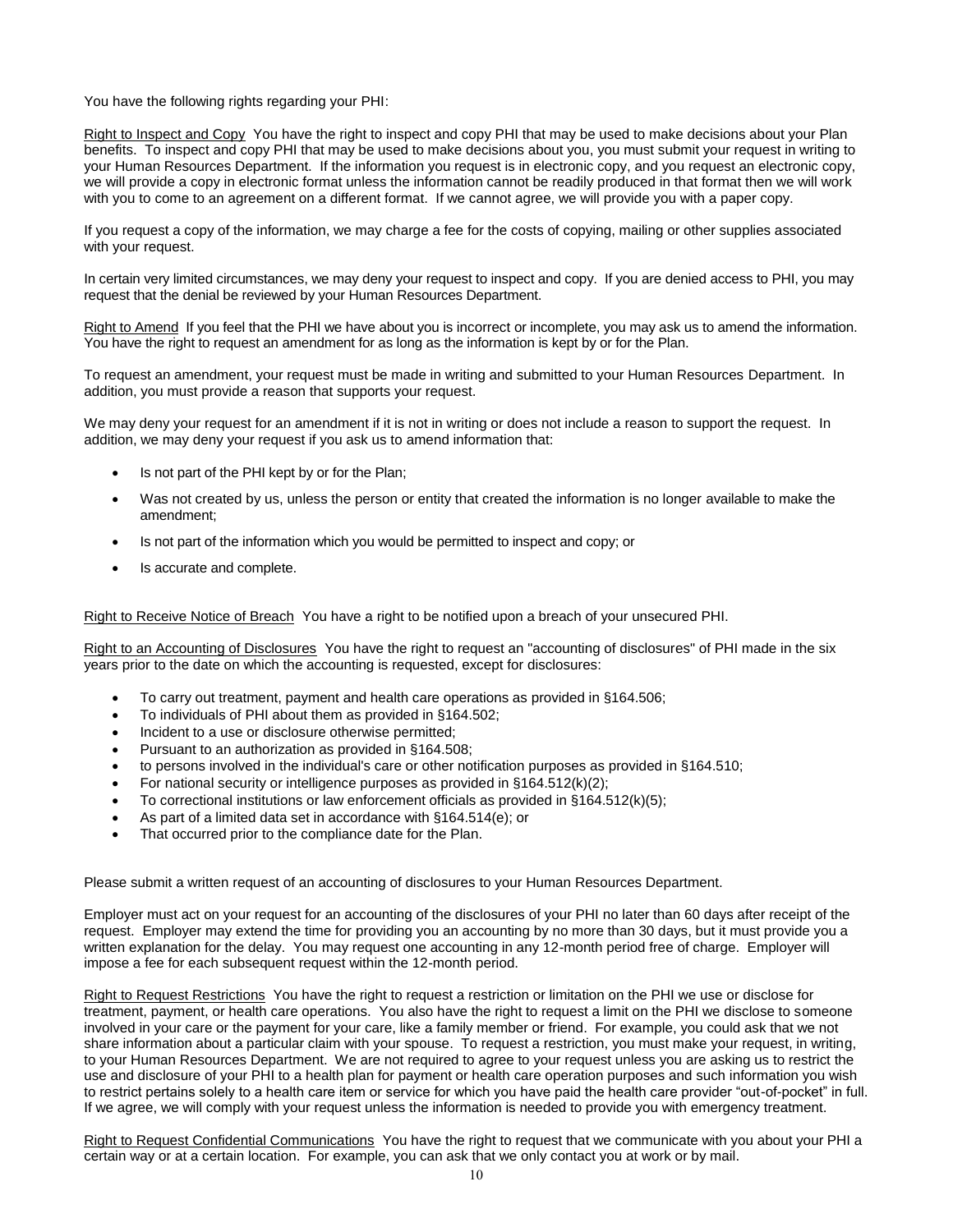To request confidential communications, you must make your request in writing to your Human Resources Department. We will not ask you the reason for your request. We will accommodate all requests we deem reasonable. Your request must specify how or where you wish to be contacted.

Right to a Paper Copy You have a right to a paper copy of this Notice. You may ask for a copy at any time. Even if you have agreed to receive this Notice electronically, you are still entitled to a paper copy. Contact the Human Resources Department for a paper copy of this Notice.

# *CHANGES TO THIS SUMMARY AND THE SEPARATE PRIVACY NOTICE*

We reserve the right to change this Notice of Privacy Practices that may be provided to you. We reserve the right to make the revised or changed Notice effective for PHI we already have about you as well as any information we receive in the future. The Notice will indicate the effective date on the front page.

### *COMPLAINTS*

If you believe your privacy rights have been violated, you may file a complaint with the Plan or with the Secretary of the Department of HHS. To file a complaint with the Plan, contact your Human Resources Department. All complaints must be submitted in writing.

You will not be penalized for filing a complaint.

#### **OTHER USES OF PHI**

Other uses and disclosures of PHI not covered by this Notice or the laws that apply to us will be made only with your written authorization. If you provide us with an authorization to use or disclose PHI about you, you may revoke that authorization, in writing, at any time. If you revoke your authorization, we will no longer use or disclose PHI about you for the reasons covered by your written authorization. We are unable to take back any disclosures we have already made with your authorization and that we are required to retain our records of the care that we provided to you.

Authorizations for Psychiatric Notes, Genetic Information, Marketing, & Sale In general, and subject to specific conditions, we will not use or disclose psychiatric notes without your authorization; we will not use or disclose PHI that is genetic information for underwriting purposes; we will not sell your PHI, i.e. receive direct or indirect payment in exchange for your PHI, without your authorization; we will not use your PHI for marketing purposes without your authorization; and we will not use or disclose your PHI for fundraising purposes unless we disclose that activity in this Notice.

Personal Representatives We may disclose your PHI to individuals authorized by you, or an individual designated as your personal representative, provided that we have received your authorization or some other Notice or documentation demonstrating the legal right of that individual to receive such information. Under HIPAA we do not have to disclose PHI to a personal representative if we have a reasonable belief that:

- 1) you have been or may be subjected to domestic violence, abuse, or neglect by such person; or
- 2) treating such person as your personal representative could endanger you; and
- 3) in the exercise of professional judgment, it is not in your best interest to treat the person as your personal representative.

Spouses and other Family Members With only limited exceptions, we will send all mail to the employee. This may include information regarding a spouse or dependents also covered under the Plan. Information includes, but is not limited to, Plan statements, benefit denials, and benefit debit cards and accompanying information.

#### **X**

# **CONTINUATION COVERAGE RIGHTS UNDER COBRA**

Under federal law, the Consolidated Omnibus Budget Reconciliation Act of 1985 (COBRA), certain employees and their families covered under health benefits under this Plan will be entitled to the opportunity to elect a temporary extension of health coverage (called "COBRA continuation coverage") where coverage under the Plan would otherwise end. This notice is intended to inform Plan Participants and beneficiaries, in summary fashion, of their rights and obligations under the continuation coverage provisions of COBRA, as amended and reflected in final and proposed regulations published by the Department of the Treasury. This notice is intended to reflect the law and does not grant or take away any rights under the law.

The Plan Administrator or its designee is responsible for administering COBRA continuation coverage. Complete instructions on COBRA, as well as election forms and other information, will be provided by the Plan Administrator or its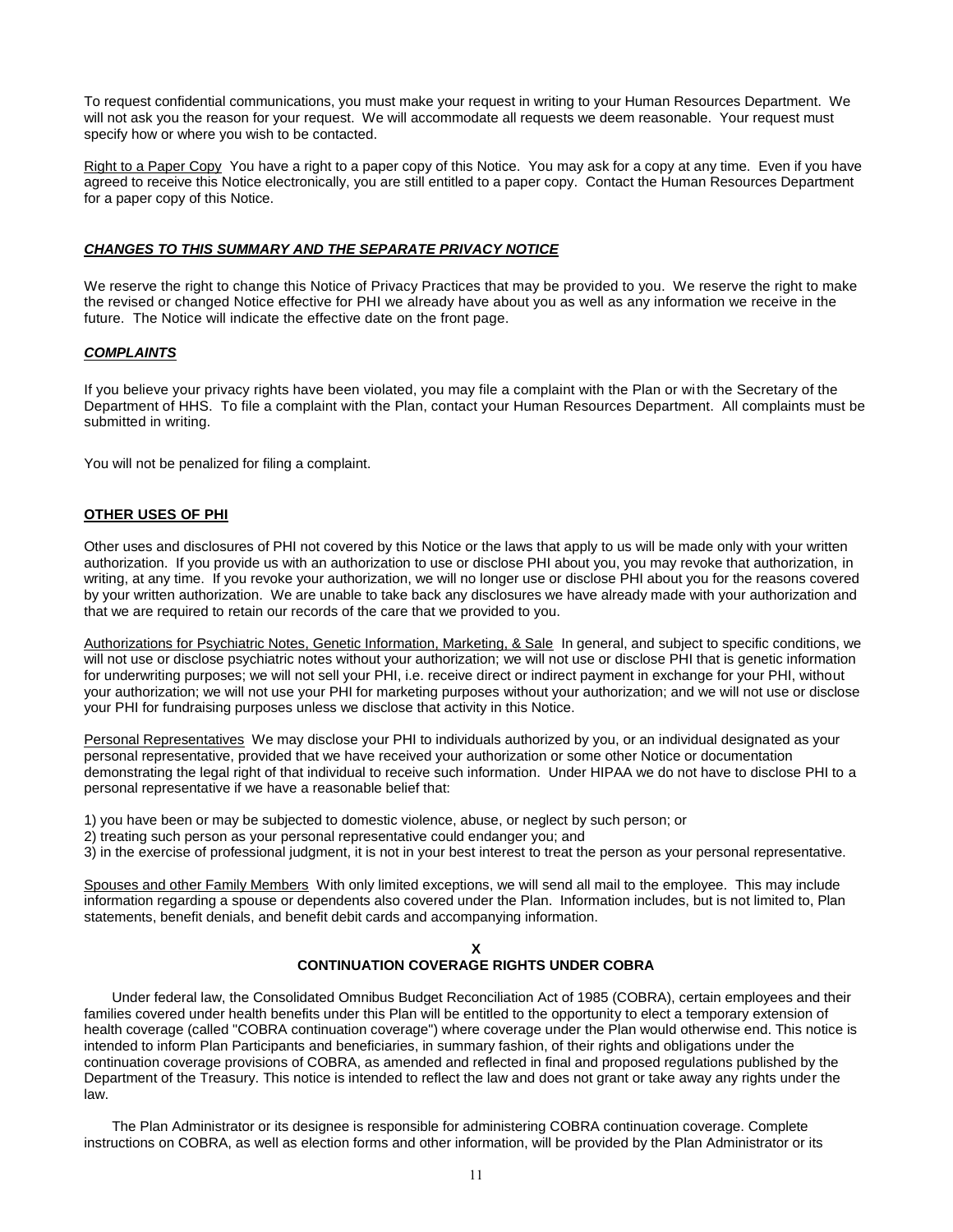designee to Plan Participants who become Qualified Beneficiaries under COBRA. While the Plan itself is not a group health plan, it does provide health benefits. Whenever "Plan" is used in this section, it means any of the health benefits under this Plan including the Health Care Flexible Spending Arrangement.

# **1. What is COBRA continuation coverage?**

COBRA continuation coverage is the temporary extension of group health plan coverage that must be offered to certain Plan Participants and their eligible family members (called "Qualified Beneficiaries") at group rates. The right to COBRA continuation coverage is triggered by the occurrence of a life event that results in the loss of coverage under the terms of the Plan (the "Qualifying Event"). The coverage must be identical to the coverage that the Qualified Beneficiary had immediately before the Qualifying Event, or if the coverage has been changed, the coverage must be identical to the coverage provided to similarly situated active employees who have not experienced a Qualifying Event (in other words, similarly situated non-COBRA beneficiaries).

There may be other options available when you lose group health coverage**.** For example, you may be eligible to buy an individual plan through the Health Insurance Marketplace. By enrolling in coverage through the Marketplace, you may qualify for lower costs on your monthly premiums and lower out-of-pocket costs. Additionally, you may qualify for a 30-day special enrollment period for another group health plan for which you are eligible (such as a spouse's plan), even if that plan generally doesn't accept late enrollees.

# **2. Who can become a Qualified Beneficiary?**

In general, a Qualified Beneficiary can be:

(a) Any individual who, on the day before a Qualifying Event, is covered under a Plan by virtue of being on that day either a covered Employee, the Spouse of a covered Employee, or a Dependent child of a covered Employee. If, however, an individual who otherwise qualifies as a Qualified Beneficiary is denied or not offered coverage under the Plan under circumstances in which the denial or failure to offer constitutes a violation of applicable law, then the individual will be considered to have had the coverage and will be considered a Qualified Beneficiary if that individual experiences a Qualifying Event.

(b) Any child who is born to or placed for adoption with a covered Employee during a period of COBRA continuation coverage, and any individual who is covered by the Plan as an alternate recipient under a qualified medical support order. If, however, an individual who otherwise qualifies as a Qualified Beneficiary is denied or not offered coverage under the Plan under circumstances in which the denial or failure to offer constitutes a violation of applicable law, then the individual will be considered to have had the coverage and will be considered a Qualified Beneficiary if that individual experiences a Qualifying Event.

The term "covered Employee" includes any individual who is provided coverage under the Plan due to his or her performance of services for the employer sponsoring the Plan. However, this provision does not establish eligibility of these individuals. Eligibility for Plan coverage shall be determined in accordance with Plan Eligibility provisions.

An individual is not a Qualified Beneficiary if the individual's status as a covered Employee is attributable to a period in which the individual was a nonresident alien who received from the individual's Employer no earned income that constituted income from sources within the United States. If, on account of the preceding reason, an individual is not a Qualified Beneficiary, then a Spouse or Dependent child of the individual will also not be considered a Qualified Beneficiary by virtue of the relationship to the individual. A domestic partner is not a Qualified Beneficiary.

Each Qualified Beneficiary (including a child who is born to or placed for adoption with a covered Employee during a period of COBRA continuation coverage) must be offered the opportunity to make an independent election to receive COBRA continuation coverage.

#### **3. What is a Qualifying Event?**

A Qualifying Event is any of the following if the Plan provided that the Plan participant would lose coverage (i.e., cease to be covered under the same terms and conditions as in effect immediately before the Qualifying Event) in the absence of COBRA continuation coverage:

(a) The death of a covered Employee.

(b) The termination (other than by reason of the Employee's gross misconduct), or reduction of hours, of a covered Employee's employment.

(c) The divorce or legal separation of a covered Employee from the Employee's Spouse. If the Employee reduces or eliminates the Employee's Spouse's Plan coverage in anticipation of a divorce or legal separation, and a divorce or legal separation later occurs, then the divorce or legal separation may be considered a Qualifying Event even though the Spouse's coverage was reduced or eliminated before the divorce or legal separation.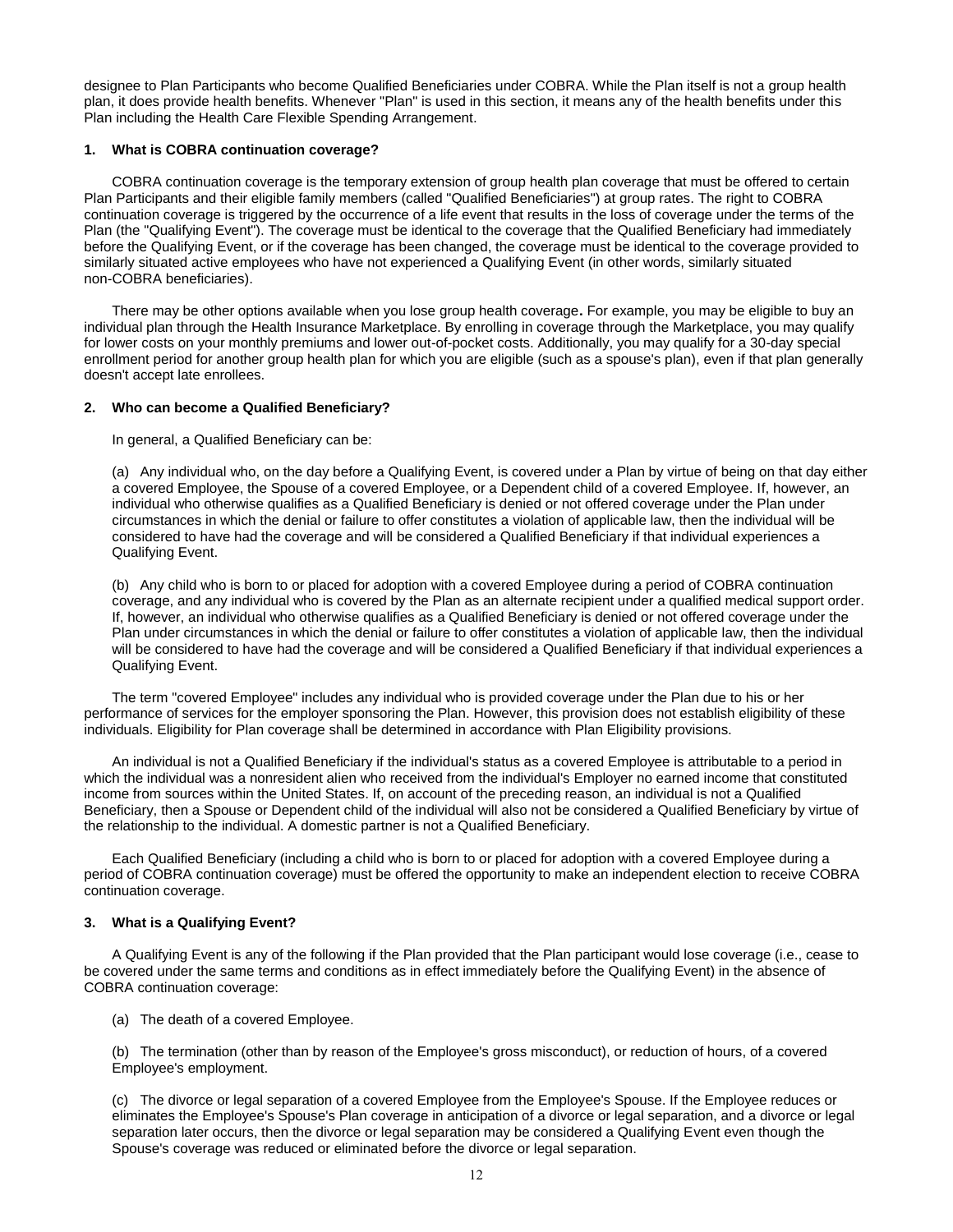(d) A covered Employee's enrollment in any part of the Medicare program.

(e) A Dependent child's ceasing to satisfy the Plan's requirements for a Dependent child (for example, attainment of the maximum age for dependency under the Plan).

If the Qualifying Event causes the covered Employee, or the covered Spouse or a Dependent child of the covered Employee, to cease to be covered under the Plan under the same terms and conditions as in effect immediately before the Qualifying Event, the persons losing such coverage become Qualified Beneficiaries under COBRA if all the other conditions of COBRA are also met. For example, any increase in contribution that must be paid by a covered Employee, or the Spouse, or a Dependent child of the covered Employee, for coverage under the Plan that results from the occurrence of one of the events listed above is a loss of coverage.

The taking of leave under the Family and Medical Leave Act of 1993, as amended ("FMLA") does not constitute a Qualifying Event. A Qualifying Event will occur, however, if an Employee does not return to employment at the end of the FMLA leave and all other COBRA continuation coverage conditions are present. If a Qualifying Event occurs, it occurs on the last day of FMLA leave and the applicable maximum coverage period is measured from this date (unless coverage is lost at a later date and the Plan provides for the extension of the required periods, in which case the maximum coverage date is measured from the date when the coverage is lost.) Note that the covered Employee and family members will be entitled to COBRA continuation coverage even if they failed to pay the employee portion of premiums for coverage under the Plan during the FMLA leave.

# **4. What factors should be considered when determining to elect COBRA continuation coverage?**

When considering options for health coverage, Qualified Beneficiaries should consider:

- **Premiums:** This plan can charge up to 102% of total plan premiums for COBRA coverage. Other options, like coverage on a spouse's plan or through the Marketplace, may be less expensive. Qualified Beneficiaries have special enrollment rights under federal law (HIPAA). They have the right to request special enrollment in another group health plan for which they are otherwise eligible (such as a plan sponsored by a spouse's employer) within 30 days after Plan coverage ends due to one of the Qualifying Events listed above.
- **Provider Networks:** If a Qualified Beneficiary is currently getting care or treatment for a condition, a change in health coverage may affect access to a particular health care provider. You may want to check to see if your current health care providers participate in a network in considering options for health coverage.
- **Drug Formularies:** For Qualified Beneficiaries taking medication, a change in health coverage may affect costs for medication – and in some cases, the medication may not be covered by another plan. Qualified beneficiaries should check to see if current medications are listed in drug formularies for other health coverage.
- **Severance payments:** If COBRA rights arise because the Employee has lost his job and there is a severance package available from the employer, the former employer may have offered to pay some or all of the Employee's COBRA payments for a period of time. This can affect the timing of coverage available in the Marketplace. In this scenario, the Employee may want to contact the Department of Labor at 1-866-444-3272 to discuss options.
- **Medicare Eligibility:** You should be aware of how COBRA coverage coordinates with Medicare eligibility. If you are eligible for Medicare at the time of the Qualifying Event, or if you will become eligible soon after the Qualifying Event, you should know that you have 8 months to enroll in Medicare after your employment –related health coverage ends. Electing COBRA coverage does not extend this 8-month period. For more information, see medicare.gov/sign-upchange-plan**.**
- **Service Areas:** If benefits under the Plan are limited to specific service or coverage areas, benefits may not be available to a Qualified Beneficiary who moves out of the area.
- **Other Cost-Sharing:** In addition to premiums or contributions for health coverage, the Plan requires participants to pay copayments, deductibles, coinsurance, or other amounts as benefits are used. Qualified beneficiaries should check to see what the cost-sharing requirements are for other health coverage options. For example, one option may have much lower monthly premiums, but a much higher deductible and higher copayments.

**Are there other coverage options besides COBRA Continuation Coverage?** Yes. Instead of enrolling in COBRA continuation coverage, there may be other coverage options for Qualified Beneficiaries through the Health Insurance Marketplace, Medicaid, or other group health plan coverage options (such as a spouse's plan) through what is called a "special enrollment period." Some of these options may cost less than COBRA continuation coverage. You can learn more about many of these options at www.healthcare.gov.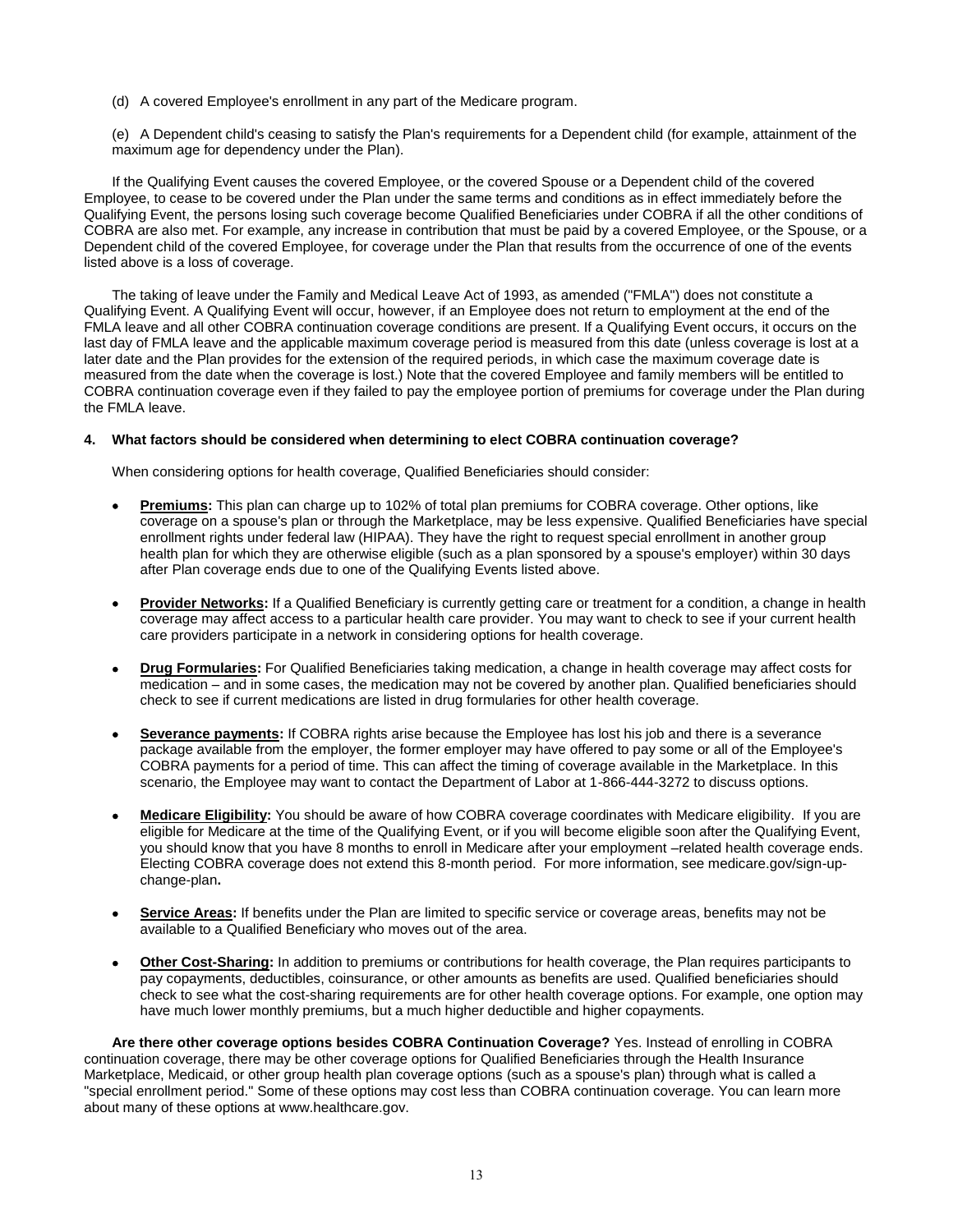# **5. What is the procedure for obtaining COBRA continuation coverage?**

The Plan has conditioned the availability of COBRA continuation coverage upon the timely election of such coverage. An election is timely if it is made during the election period.

# **6. What is the election period and how long must it last?**

The election period is the time period within which the Qualified Beneficiary must elect COBRA continuation coverage under the Plan. The election period must begin no later than the date the Qualified Beneficiary would lose coverage on account of the Qualifying Event and ends 60 days after the later of the date the Qualified Beneficiary would lose coverage on account of the Qualifying Event or the date notice is provided to the Qualified Beneficiary of her or his right to elect COBRA continuation coverage. If coverage is not elected within the 60 day period, all rights to elect COBRA continuation coverage are forfeited.

Note: If a covered Employee who has been terminated or experienced a reduction of hours qualifies for a trade readjustment allowance or alternative trade adjustment assistance under a federal law called the Trade Act of 2002, as extended by the Trade Preferences Extension Act of 2015, and the employee and his or her covered dependents have not elected COBRA coverage within the normal election period, a second opportunity to elect COBRA coverage will be made available for themselves and certain family members, but only within a limited period of 60 days or less and only during the six months immediately after their group health plan coverage ended. Any person who qualifies or thinks that he or she and/or his or her family members may qualify for assistance under this special provision should contact the Plan Administrator or its designee for further information about the special second election period. If continuation coverage is elected under this extension, it will not become effective prior to the beginning of this special second election period.

# **7. Is a covered Employee or Qualified Beneficiary responsible for informing the Plan Administrator of the occurrence of a Qualifying Event?**

The Plan will offer COBRA continuation coverage to Qualified Beneficiaries only after the Plan Administrator or its designee has been timely notified that a Qualifying Event has occurred. The Employer (if the Employer is not the Plan Administrator) will notify the Plan Administrator or its designee of the Qualifying Event within 30 days following the date coverage ends when the Qualifying Event is:

- (a) the end of employment or reduction of hours of employment,
- (b) death of the employee,
- (c) commencement of a proceeding in bankruptcy with respect to the Employer, or
- (d) entitlement of the employee to any part of Medicare.

# **IMPORTANT:**

**For the other Qualifying Events (divorce or legal separation of the employee and spouse or a dependent child's losing eligibility for coverage as a dependent child), you or someone on your behalf must notify the Plan Administrator or its designee in writing within 60 days after the Qualifying Event occurs, using the procedures specified below. If these procedures are not followed or if the notice is not provided in writing to the Plan Administrator or its designee during the 60-day notice period, any spouse or dependent child who loses coverage will not be offered the option to elect continuation coverage. You must send this notice to the Plan Administrator or its designee.**

#### *NOTICE PROCEDURES:*

Any notice that you provide must be *in writing*. Oral notice, including notice by telephone, is not acceptable. You must mail, fax or hand-deliver your notice to the person, department or firm listed below, at the following address:

> Whatcom County 311 Grand Avenue, Suite 107 Bellingham, Washington 98225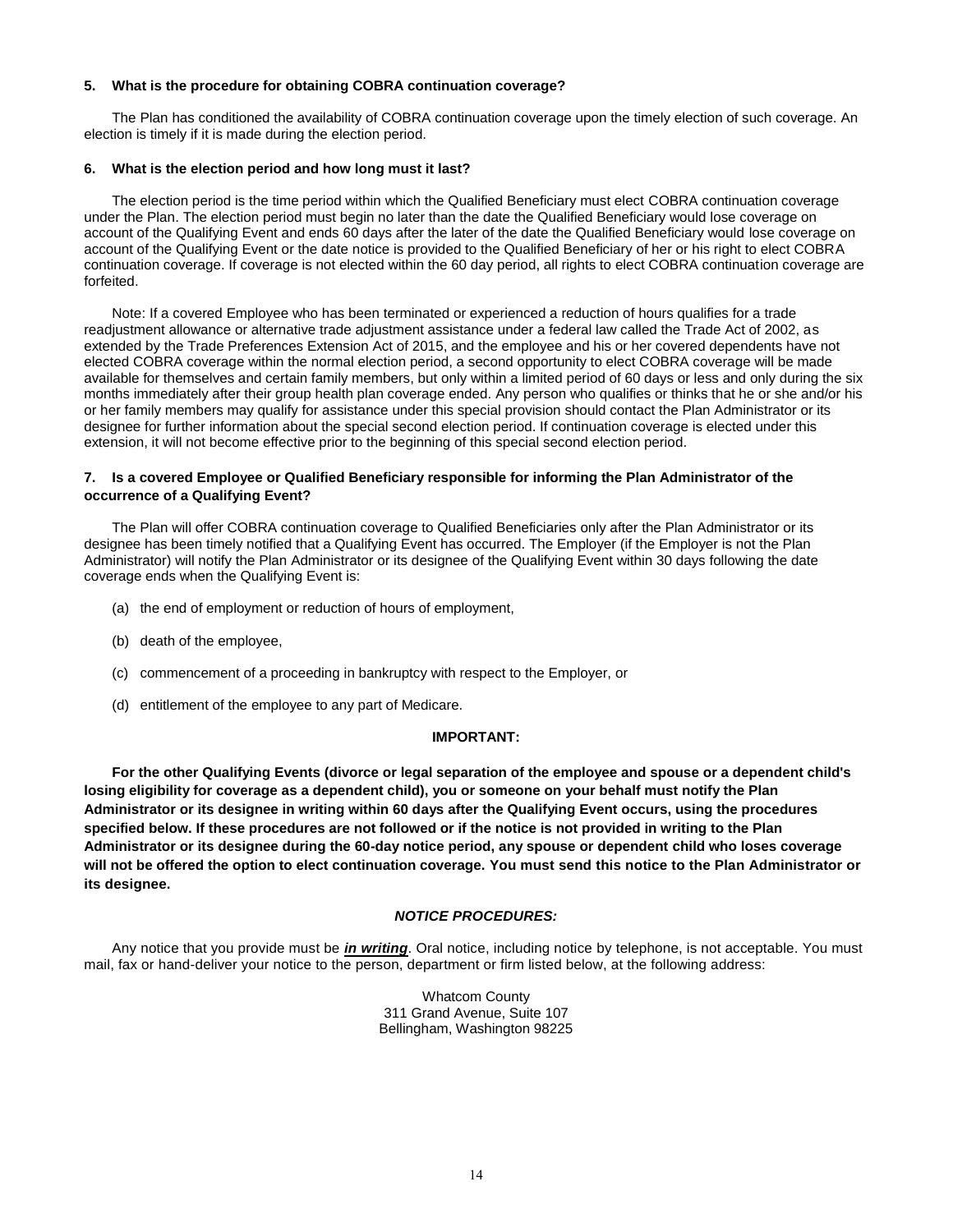If mailed, your notice must be postmarked no later than the last day of the required notice period. Any notice you provide must state:

- the **name of the plan or plans** under which you lost or are losing coverage,
- the **name and address of the employee** covered under the plan,
- the **name(s) and address(es) of the Qualified Beneficiary(ies)**, and
- the **Qualifying Event** and the **date** it happened.

#### If the Qualifying Event is a **divorce or legal separation**, your notice must include **a copy of the divorce decree or the legal separation agreement**.

Be aware that there are other notice requirements in other contexts, for example, in order to qualify for a disability extension.

Once the Plan Administrator or its designee receives *timely notice* that a Qualifying Event has occurred, COBRA continuation coverage will be offered to each of the qualified beneficiaries. Each Qualified Beneficiary will have an independent right to elect COBRA continuation coverage. Covered employees may elect COBRA continuation coverage for their spouses, and parents may elect COBRA continuation coverage on behalf of their children. For each Qualified Beneficiary who elects COBRA continuation coverage, COBRA continuation coverage will begin on the date that plan coverage would otherwise have been lost. If you or your spouse or dependent children do not elect continuation coverage within the 60-day election period described above, the right to elect continuation coverage will be lost.

#### **8. Is a waiver before the end of the election period effective to end a Qualified Beneficiary's election rights?**

If, during the election period, a Qualified Beneficiary waives COBRA continuation coverage, the waiver can be revoked at any time before the end of the election period. Revocation of the waiver is an election of COBRA continuation coverage. However, if a waiver is later revoked, coverage need not be provided retroactively (that is, from the date of the loss of coverage until the waiver is revoked). Waivers and revocations of waivers are considered made on the date they are sent to the Plan Administrator or its designee, as applicable.

# **9. Is COBRA coverage available if a Qualified Beneficiary has other group health plan coverage or Medicare?**

Qualified Beneficiaries who are entitled to elect COBRA continuation coverage may do so even if they are covered under another group health plan or are entitled to Medicare benefits on or before the date on which COBRA is elected. However, a Qualified Beneficiary's COBRA coverage will terminate automatically if, after electing COBRA, he or she becomes entitled to Medicare or becomes covered under other group health plan coverage (but only after any applicable preexisting condition exclusions of that other plan have been exhausted or satisfied).

#### **10. When may a Qualified Beneficiary's COBRA continuation coverage be terminated?**

During the election period, a Qualified Beneficiary may waive COBRA continuation coverage. Except for an interruption of coverage in connection with a waiver, COBRA continuation coverage that has been elected for a Qualified Beneficiary must extend for at least the period beginning on the date of the Qualifying Event and ending not before the earliest of the following dates:

- (a) The last day of the applicable maximum coverage period.
- (b) The first day for which Timely Payment is not made to the Plan with respect to the Qualified Beneficiary.

(c) The date upon which the Employer ceases to provide any group health plan (including a successor plan) to any employee.

(d) The date, after the date of the election, that the Qualified Beneficiary first becomes entitled to Medicare (either part A or part B, whichever occurs earlier).

(e) In the case of a Qualified Beneficiary entitled to a disability extension, the later of:

(1) (i) 29 months after the date of the Qualifying Event, or (ii) the first day of the month that is more than 30 days after the date of a final determination under Title II or XVI of the Social Security Act that the disabled Qualified Beneficiary whose disability resulted in the Qualified Beneficiary's entitlement to the disability extension is no longer disabled, whichever is earlier; or

(2) the end of the maximum coverage period that applies to the Qualified Beneficiary without regard to the disability extension.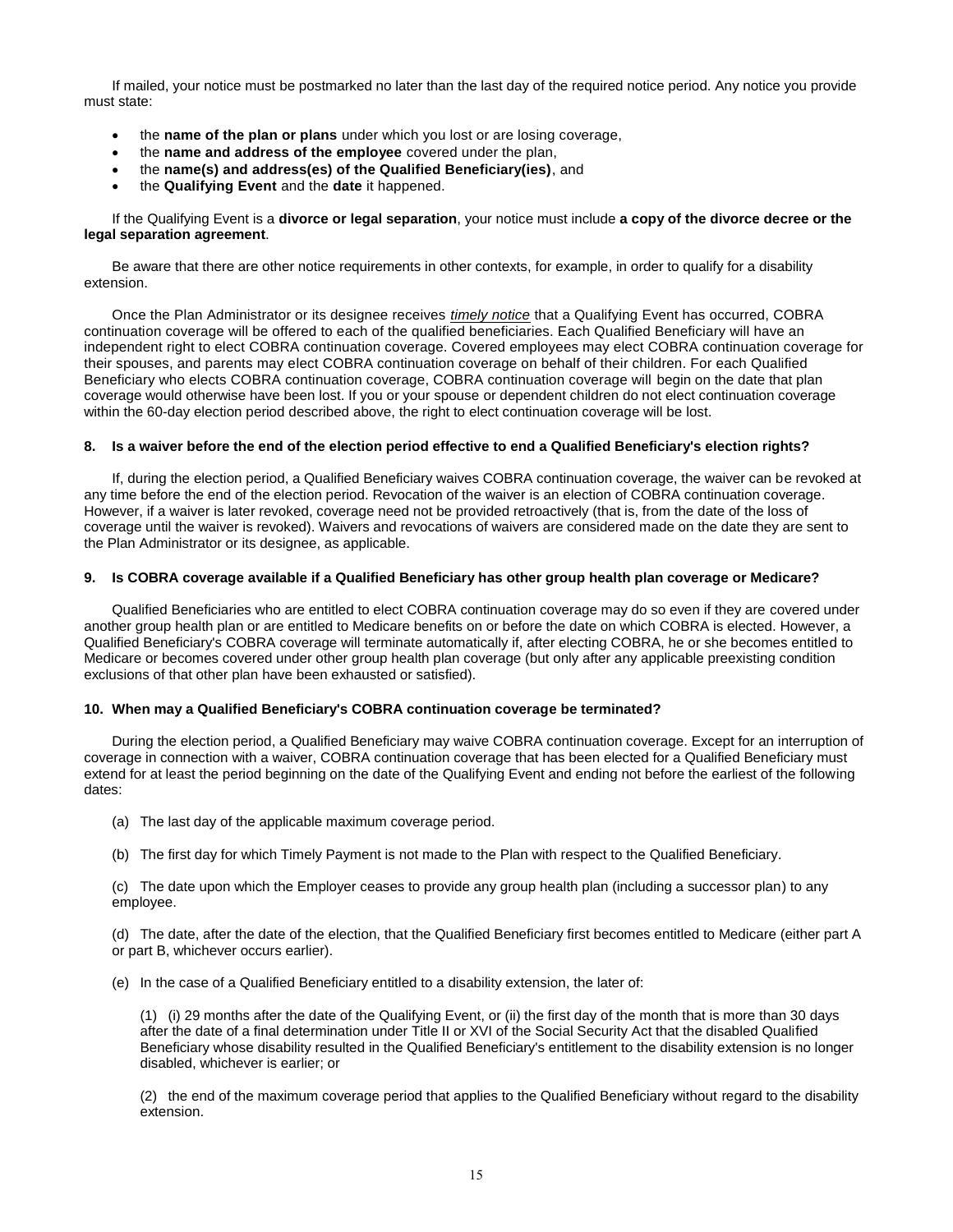The Plan can terminate for cause the coverage of a Qualified Beneficiary on the same basis that the Plan terminates for cause the coverage of similarly situated non-COBRA beneficiaries, for example, for the submission of a fraudulent claim.

In the case of an individual who is not a Qualified Beneficiary and who is receiving coverage under the Plan solely because of the individual's relationship to a Qualified Beneficiary, if the Plan's obligation to make COBRA continuation coverage available to the Qualified Beneficiary ceases, the Plan is not obligated to make coverage available to the individual who is not a Qualified Beneficiary.

#### **11. What are the maximum coverage periods for COBRA continuation coverage?**

The maximum coverage periods are based on the type of the Qualifying Event and the status of the Qualified Beneficiary, as shown below.

(a) In the case of a Qualifying Event that is a termination of employment or reduction of hours of employment, the maximum coverage period ends 18 months after the Qualifying Event if there is not a disability extension and 29 months after the Qualifying Event if there is a disability extension.

(b) In the case of a covered Employee's enrollment in the Medicare program before experiencing a Qualifying Event that is a termination of employment or reduction of hours of employment, the maximum coverage period for Qualified Beneficiaries ends on the later of:

(1) 36 months after the date the covered Employee becomes enrolled in the Medicare program. This extension does not apply to the covered Employee; or

(2) 18 months (or 29 months, if there is a disability extension) after the date of the covered Employee's termination of employment or reduction of hours of employment.

(c) In the case of a Qualified Beneficiary who is a child born to or placed for adoption with a covered Employee during a period of COBRA continuation coverage, the maximum coverage period is the maximum coverage period applicable to the Qualifying Event giving rise to the period of COBRA continuation coverage during which the child was born or placed for adoption.

(d) In the case of any other Qualifying Event than that described above, the maximum coverage period ends 36 months after the Qualifying Event.

# **12. Under what circumstances can the maximum coverage period be expanded?**

If a Qualifying Event that gives rise to an 18-month or 29-month maximum coverage period is followed, within that 18- or 29-month period, by a second Qualifying Event that gives rise to a 36-months maximum coverage period, the original period is expanded to 36 months, but only for individuals who are Qualified Beneficiaries at the time of and with respect to both Qualifying Events. In no circumstance can the COBRA maximum coverage period be expanded to more than 36 months after the date of the first Qualifying Event. The Plan Administrator must be notified of the second qualifying event within 60 days of the second qualifying event. This notice must be sent to the Plan Administrator or its designee in accordance with the procedures above.

#### **13. How does a Qualified Beneficiary become entitled to a disability extension?**

A disability extension will be granted if an individual (whether or not the covered Employee) who is a Qualified Beneficiary in connection with the Qualifying Event that is a termination or reduction of hours of a covered Employee's employment, is determined under Title II or XVI of the Social Security Act to have been disabled at any time during the first 60 days of COBRA continuation coverage. To qualify for the disability extension, the Qualified Beneficiary must also provide the Plan Administrator with notice of the disability determination on a date that is both within 60 days after the date of the determination and before the end of the original 18-month maximum coverage. This notice must be sent to the Plan Administrator or its designee in accordance with the procedures above.

#### **14. Does the Plan require payment for COBRA continuation coverage?**

For any period of COBRA continuation coverage under the Plan, Qualified Beneficiaries who elect COBRA continuation coverage may be required to pay up to 102% of the applicable premium and up to 150% of the applicable premium for any expanded period of COBRA continuation coverage covering a disabled Qualified Beneficiary due to a disability extension. Your Plan Administrator will inform you of the cost. The Plan will terminate a Qualified Beneficiary's COBRA continuation coverage as of the first day of any period for which timely payment is not made.

#### **15. Must the Plan allow payment for COBRA continuation coverage to be made in monthly installments?**

Yes. The Plan is also permitted to allow for payment at other intervals.